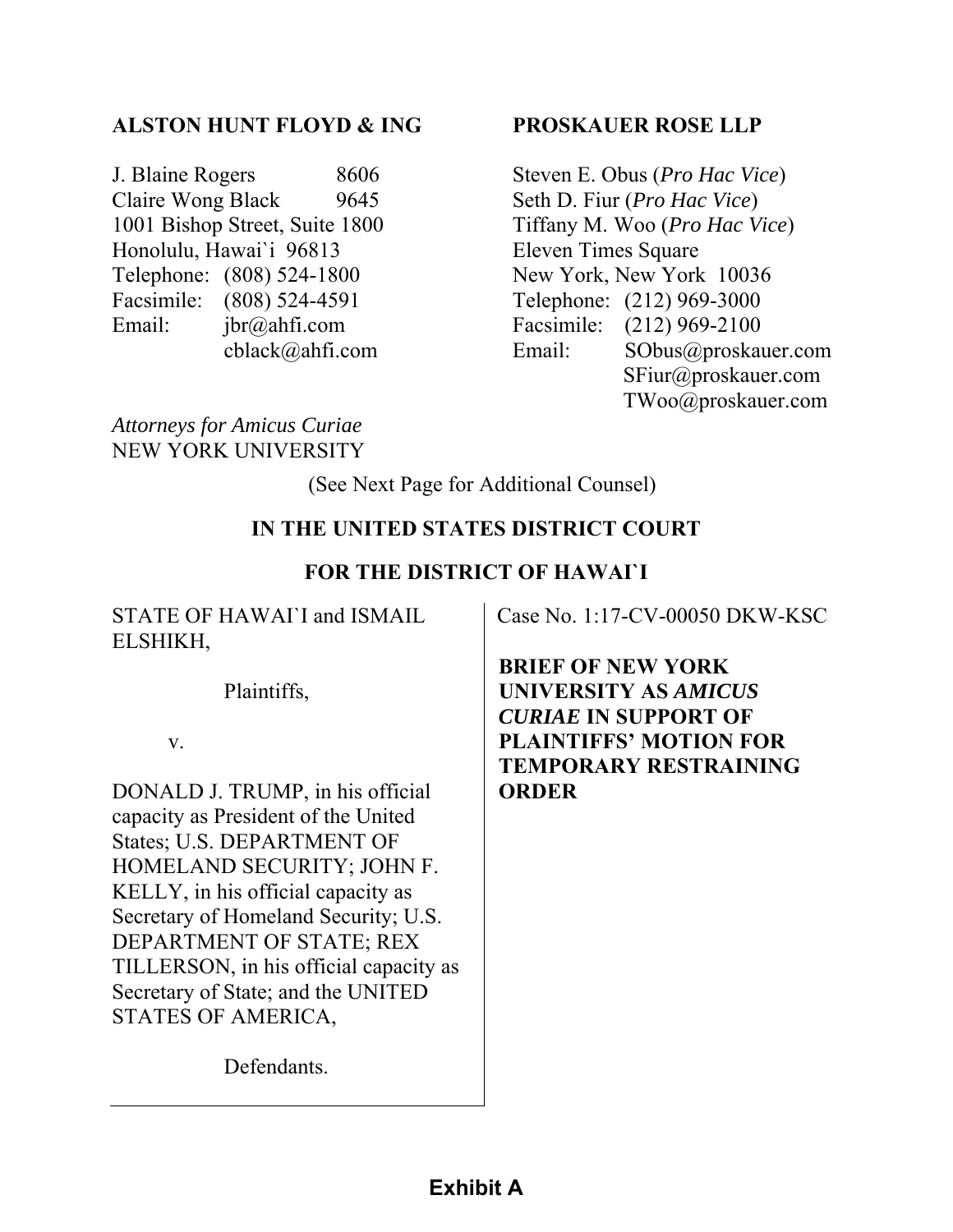# **ADDITIONAL COUNSEL FOR AMICUS CURIAE**

## **NEW YORK UNIVERSITY**

Terrance J. Nolan (*Pro Hac Vice*) General Counsel and Secretary New York University 70 Washington Square South -1168 New York, New York 10012 Telephone: (212) 998-2257 Facsimile: (212) 995-3048 Email: terrance.nolan@nyu.edu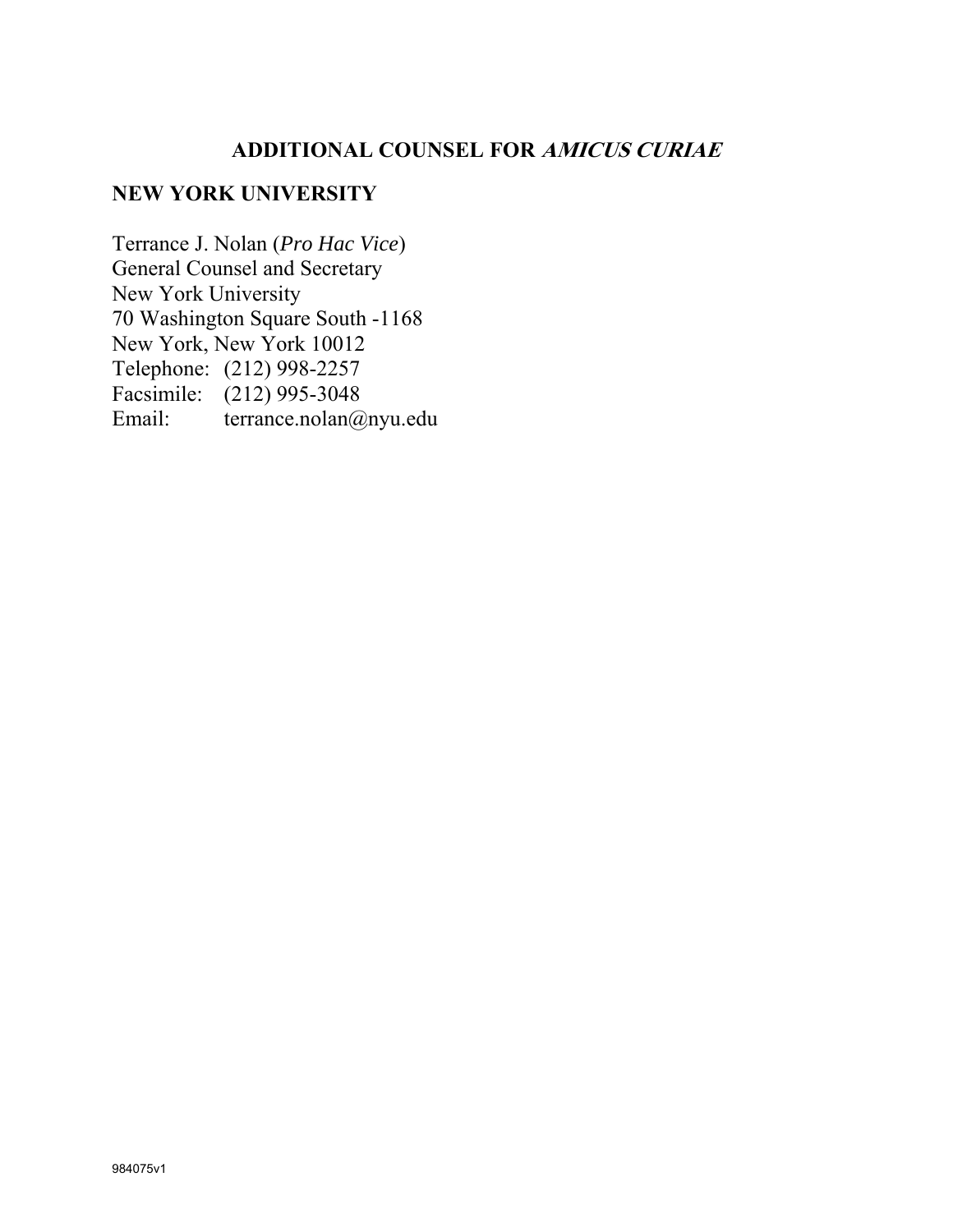# **TABLE OF CONTENTS**

| $\mathbf{I}$ . | A Diverse International Community is Critical to NYU's                                                                                                                                        |  |
|----------------|-----------------------------------------------------------------------------------------------------------------------------------------------------------------------------------------------|--|
| II.            | The Executive Order Significantly Harms NYU and Its                                                                                                                                           |  |
| III.           | The Executive Order Has the Same Unlawful Policy Outcomes<br>as Its Predecessor, In Violation of the Equal Protection Clause,<br>the Establishment Clause and the Immigration and Nationality |  |
|                |                                                                                                                                                                                               |  |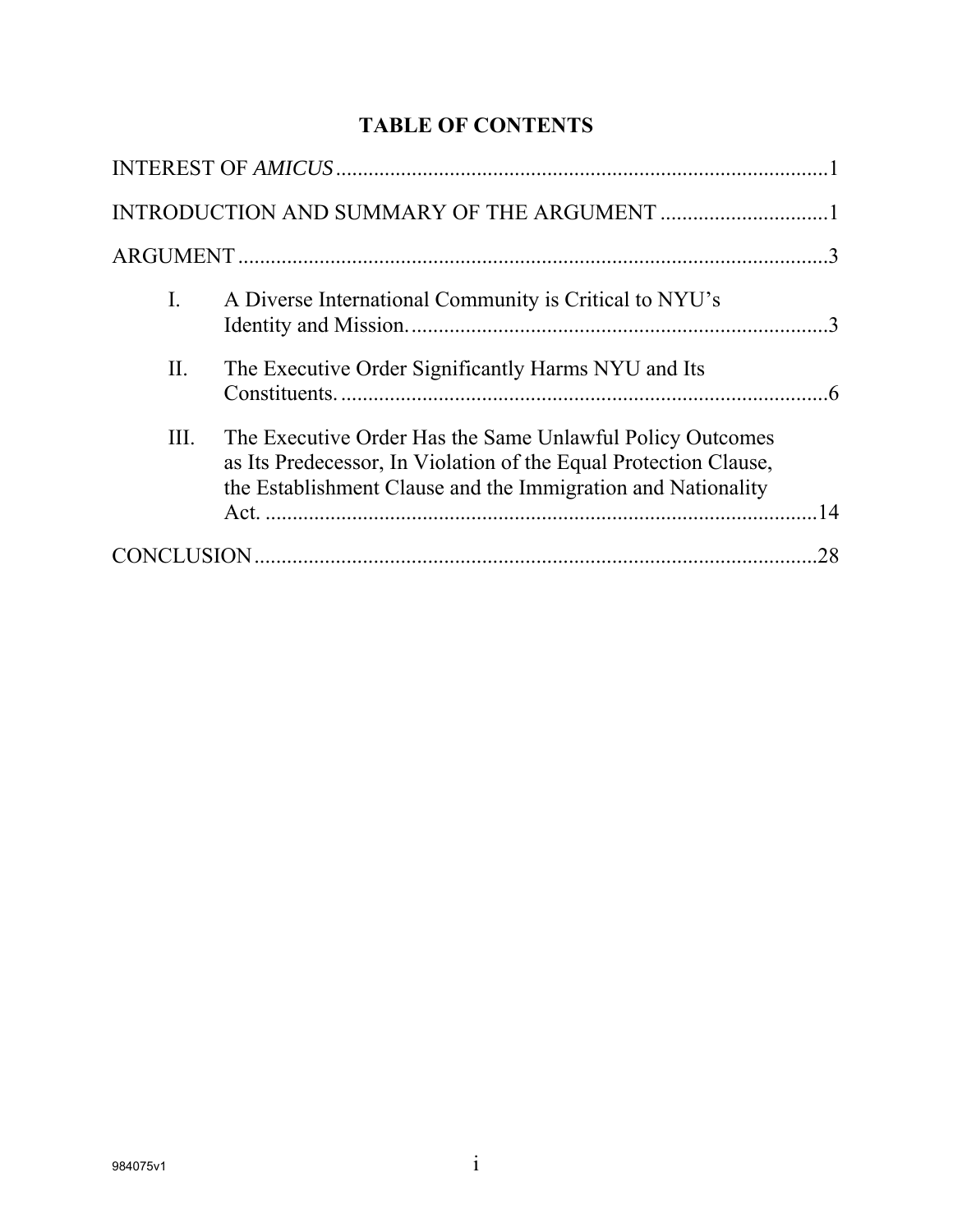# **TABLE OF AUTHORITIES**

# **Cases**

| Arce v. Douglas,                                           |
|------------------------------------------------------------|
| Aziz et al. v. Trump et al.,                               |
| Bd. of Educ. of Kiryas Joel Vill. Sch. Dist. v. Grumet,    |
| Bery v. City of N.Y.,                                      |
| Bolling v. Sharpe,                                         |
| Church of Lukumi Babalu Aye, Inc. v. Hialeah,              |
| Clark v. Jeter,                                            |
| Cty. of Allegheny v. ACLU Greater Pittsburgh Chapter,      |
| Department of Agriculture v. Moreno,                       |
| Fisher v. Univ. of Tex. at Austin,                         |
| Grutter v. Bollinger,                                      |
| Hassan v. City of New York,                                |
| Jana-Rock Const., Inc., v. N.Y. State Dep't of Econ. Dev., |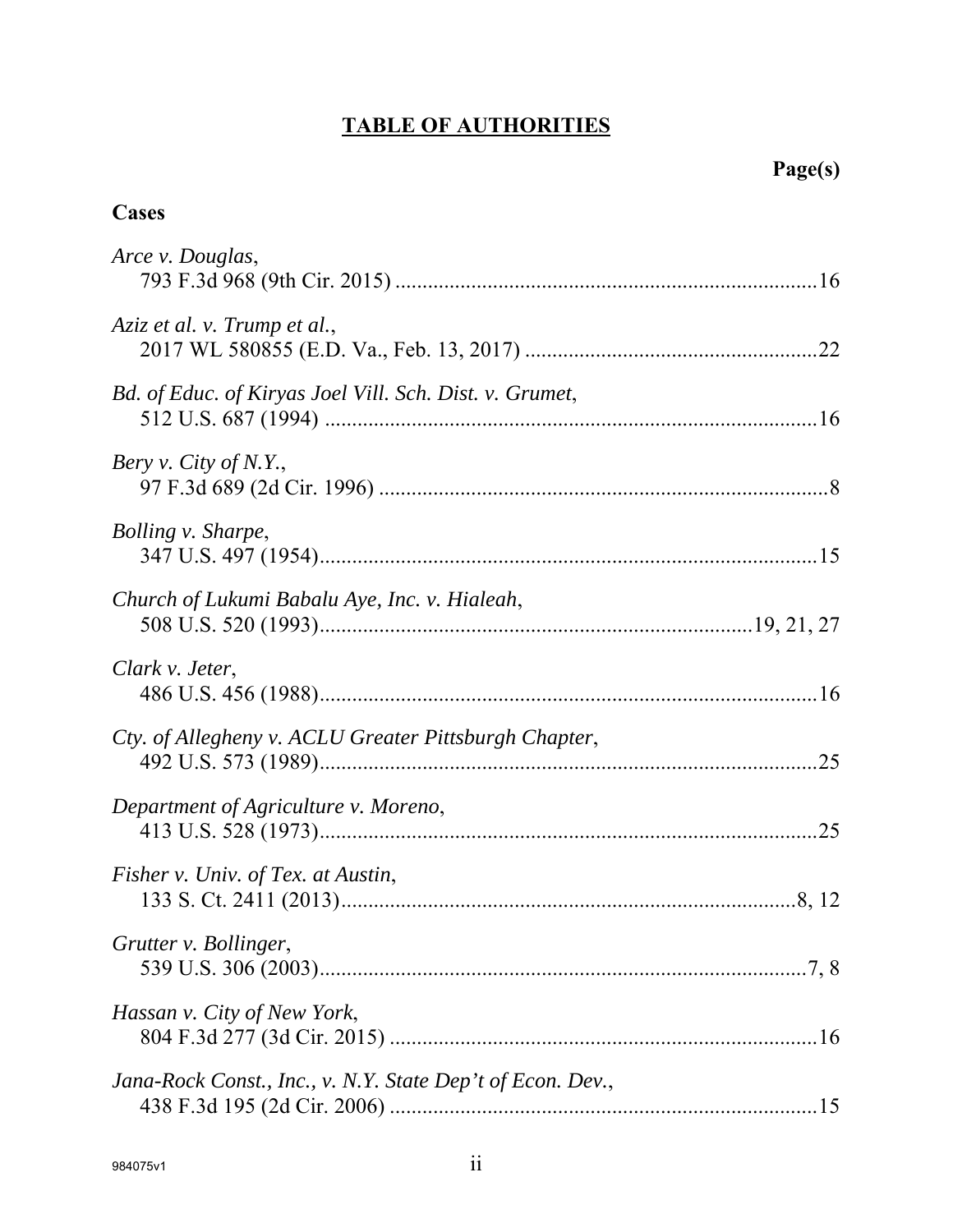| Keyishian v. Bd. of Regents of Univ. of State of N.Y.,            |  |
|-------------------------------------------------------------------|--|
| Larson v. Valente,                                                |  |
| Legal Assistance for Vietnamese Asylum Seekers v. Dep't of State, |  |
| Lynch v. Donnelly,                                                |  |
| McCreary Cty., Ky. v. Am. Civil Liberties Union of Ky.,           |  |
| Miller v. Johnson,                                                |  |
| Regents of Univ. of Cal. v. Bakke,                                |  |
| Romer v. Evans,                                                   |  |
| Sweezy v. New Hampshire,                                          |  |
| Vill. of Arlington Heights v. Metro Hous. Dev. Corp.,             |  |
| Washington v. Trump,                                              |  |
| <b>Statutes</b>                                                   |  |
|                                                                   |  |
|                                                                   |  |
|                                                                   |  |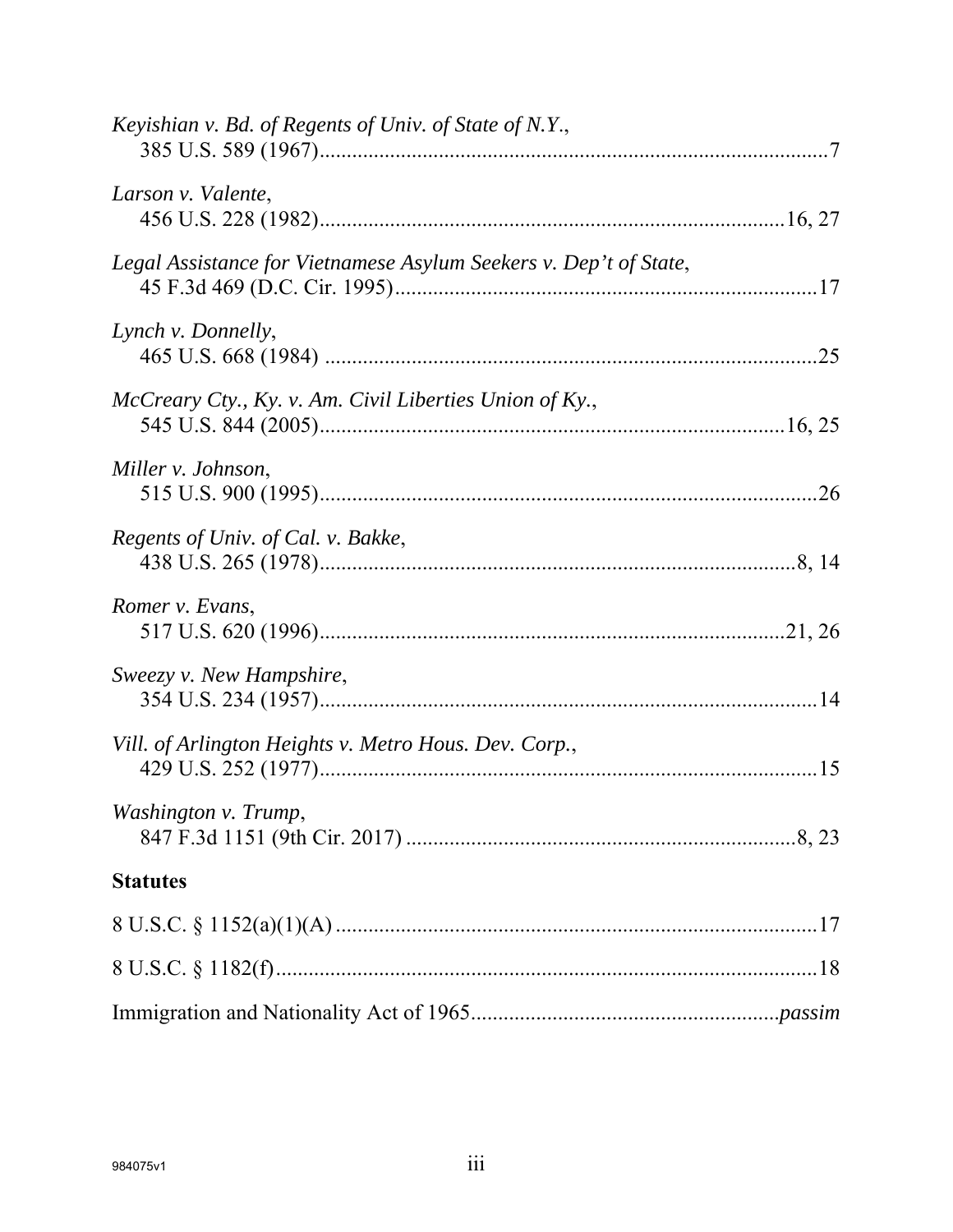#### **BRIEF OF NEW YORK UNIVERSITY AS AMICUS CURIAE IN SUPPORT OF PLAINTIFFS' MOTION FOR TEMPORARY RESTRAINING ORDER**

#### **INTEREST OF** *AMICUS*

*Amicus* New York University ("NYU") is an institution of higher learning headquartered in New York City, with campuses on nearly every continent. A critical component of its global mission is to create an environment that fosters achievement borne of the free exchange of ideas and information. By welcoming and engaging students and scholars from the broadest range of backgrounds and nationalities, NYU is able to advance that mission.

As a global university centered in New York City—one of the world's most internationally diverse cities—NYU has a vital interest in the proper administration, within constitutional limits, of the immigration laws of the United States. NYU is deeply concerned that the Executive Order issued by the President on March 6, 2017, titled "Protecting the Nation from Foreign Terrorist Entry into the United States" (the "Executive Order"), like its immediate predecessor, exceeds those limits. If allowed to stand, it would impair unique educational opportunities that NYU is otherwise able to provide, and thus inflict harm on the university, on its constituents, and on the community at large.

#### **INTRODUCTION AND SUMMARY OF THE ARGUMENT**

Thousands of prospective students apply to NYU every year, seeking the opportunity to study at one of the most internationally diverse universities in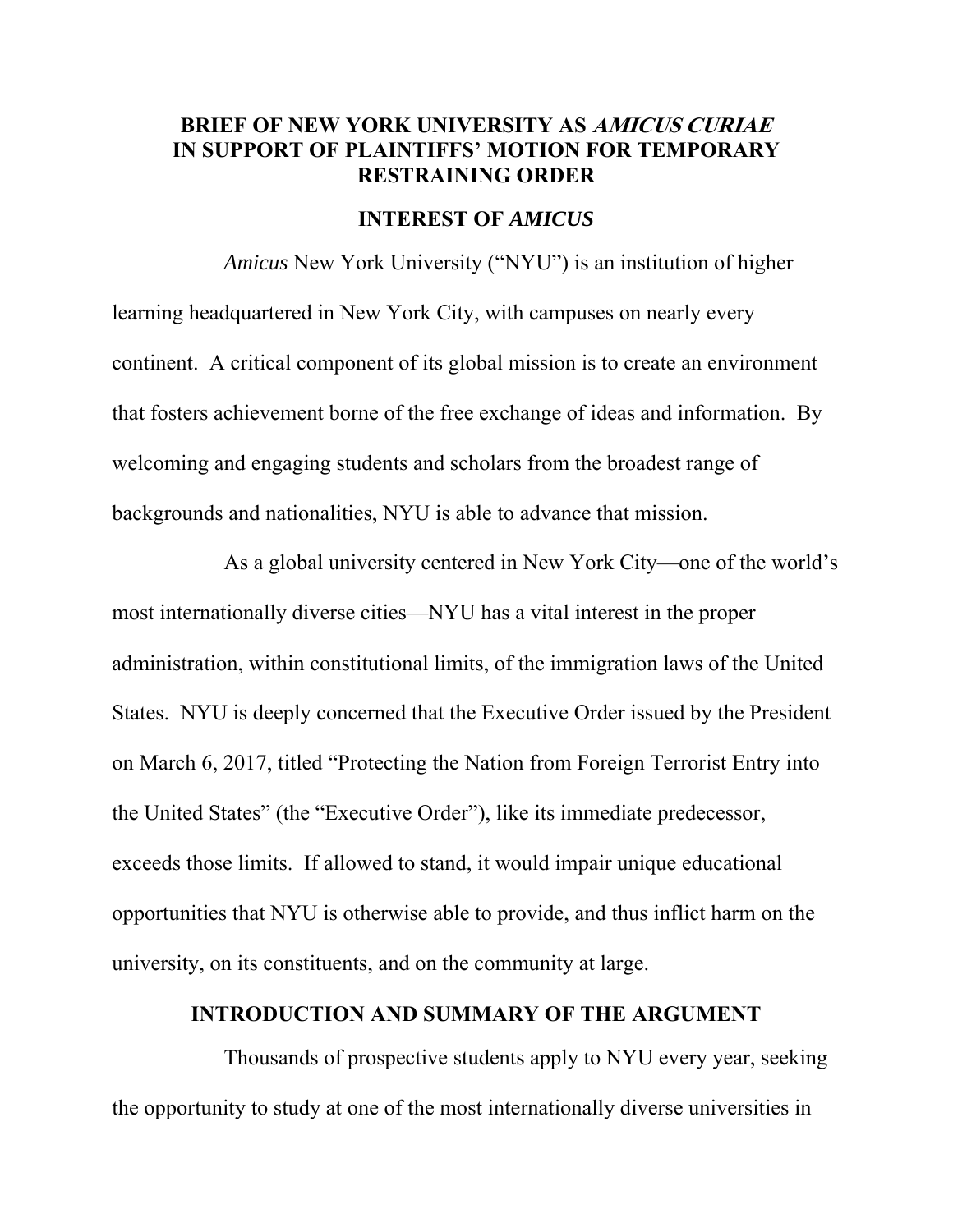the world. At the core of NYU's institutional mission are the twin aims of providing an exceptional academic experience for its students and fostering worldclass international scholarship. NYU has invested significant resources in developing an environment in which its diverse student body and faculty can thrive, for the benefit of the academic community, the United States, and the world. Implementation of the Executive Order will significantly undermine these efforts.

By obstructing the entry of international students, faculty and other scholars into the United States based solely on their having come from one of the Muslim-majority countries singled out for adverse treatment in the Executive Order—without any reason to believe that the individuals are involved at all in any terrorist activity—the Order will gratuitously and unlawfully encumber NYU's ability to conduct its many international programs, which rely on input from faculty and students from the affected countries; impair its ability to transmit its strongly-held values abroad; and obstruct its ability to provide to all of its students the educational benefits that flow from a fully diverse student body and faculty. For these reasons, among others, implementation of the Executive Order should be halted.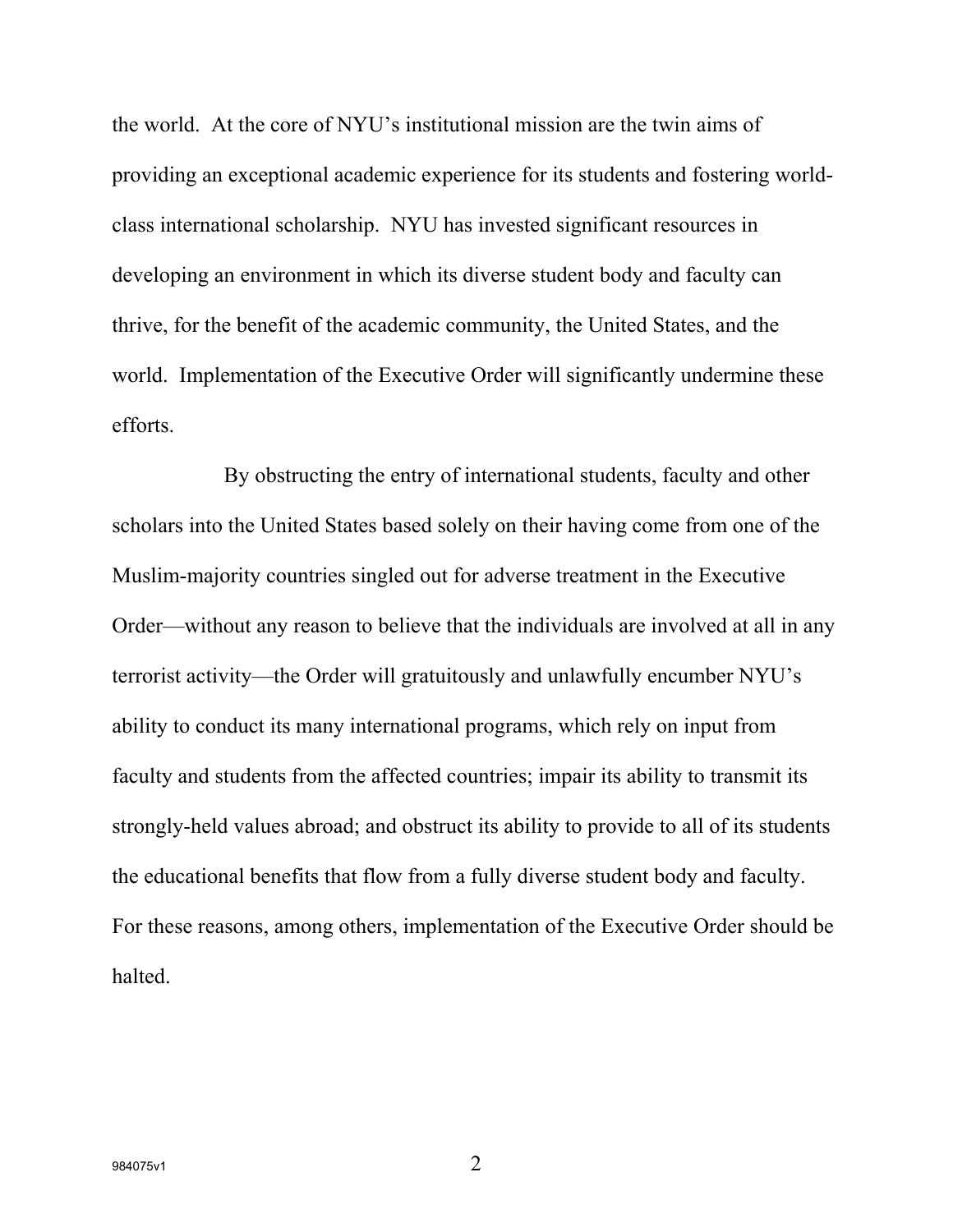#### **ARGUMENT**

# **I. A Diverse International Community is Critical to NYU's Identity and Mission.**

NYU is a "Global Network University," with campuses around the world, including in Africa, Asia, Europe, North America and South America.<sup>1</sup> These campuses offer to all NYU students a range of multi-disciplinary opportunities for research, teaching and scholarly collaboration. In addition to developing its own campuses, NYU has partnered with numerous schools worldwide both to create educational opportunities for international students and scholars, $^2$  and to expose its domestic students to the vast wealth of experience and knowledge that can be gained by traveling, researching and studying abroad.<sup>3</sup>

2  *See Global Academic Partnerships and affiliations*, NYU (March 2, 2016), https://www.nyu.edu/faculty/global-academic-partnerships-and-affiliations.html (describing global partnerships and affiliations with schools for the humanities, business, medicine, sociology, anthropology, and the arts, located in Accra, Berlin, Buenos Aires, Florence, London, Madrid, Paris, Prague, Sydney, Tel Aviv, and Washington D.C.); *see also Update on Faculty Engagement and Academic Development at the Global Sites (6/11/15 Memo)*, NYU (June 11, 2015), https://www.nyu.edu/faculty/global-academic-partnerships-andaffiliations/memos/faculty-engagement-june-2015.html (detailing the growth of new collaborative programs with faculty, students, and departments at partnership and affiliate schools).

<sup>3</sup> *See, e.g.*, NYU International Exchange Program, NYU, https://www.nyu.edu/academics/studyingabroad/exchange/internationalexchange.html; Stern IBEX (International Business

<sup>1</sup> *See* NYU, *The Global Network*, https://www.nyu.edu/faculty/governancepolicies-and-procedures/faculty-handbook/the-university/organization-andadministration/the-global-network.html.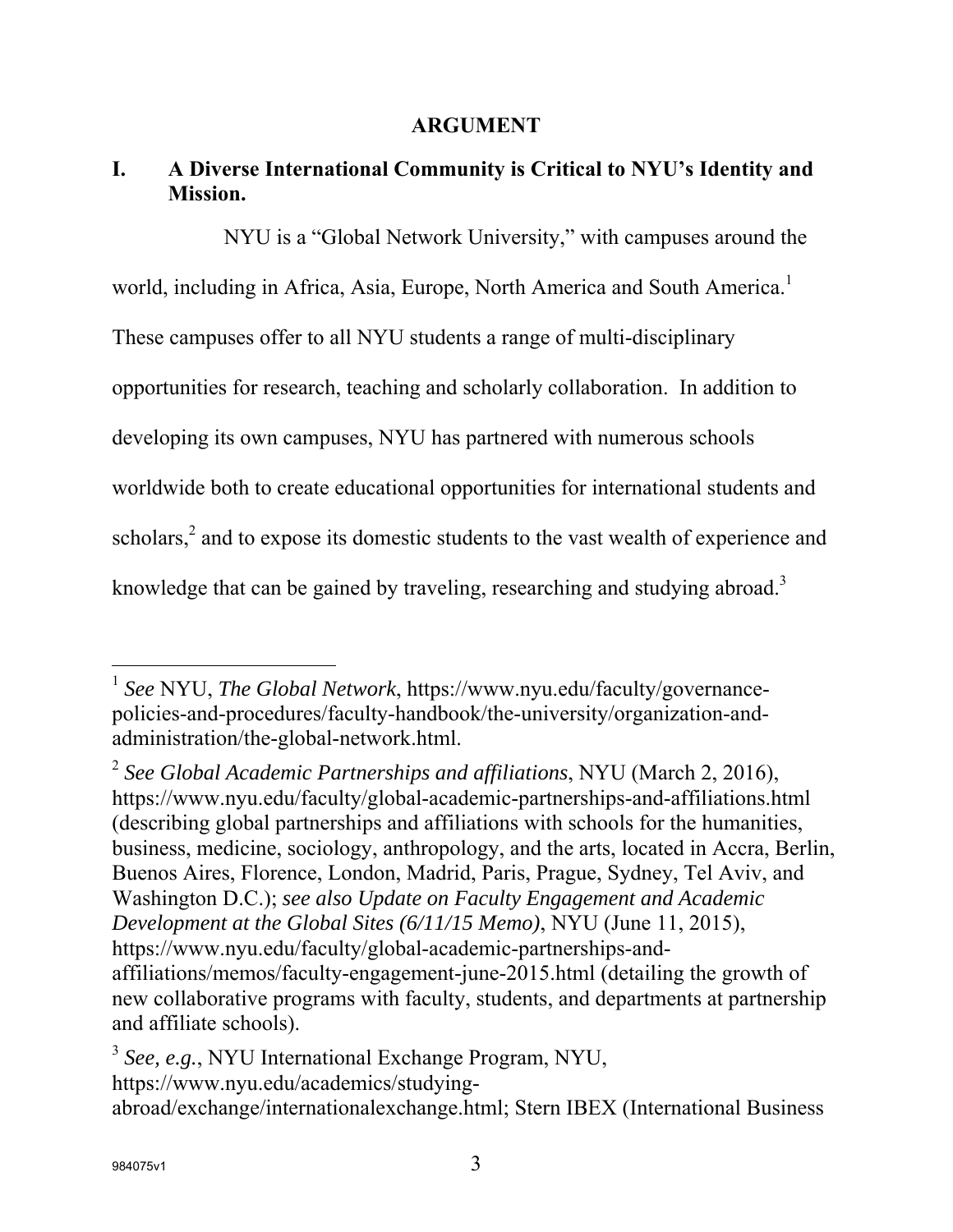Attracting to the United States international students and scholars from a wide variety of backgrounds is intrinsic to NYU's success as an educational institution. To that end, NYU has made it a priority to "embrace diversity among faculty, staff and students to ensure a wide range of perspectives, including international perspectives, in the educational experience."<sup>4</sup> Its efforts have been highly successful—in 2015-2016, NYU hosted more international students and scholars than any other university in the United States—approximately 15,000 international students and more than  $1,200$  international scholars,<sup>5</sup> constituting more than a third of NYU's graduate student population, and nearly a fifth of its undergraduate population. The most creative, talented and industrious members of communities all over the world have at one time called NYU home.<sup>6</sup>

Exchange), NYU, https://www.nyu.edu/academics/studyingabroad/exchange/stern-ibex-international-business-exchange.html.

<sup>4</sup> NYU Mission Statement, www.nyu.edu/about.

5 NYU Office of Global Services, *Annual Report: September 1, 2015 – August 31, 2016*, http://www.nyu.edu/content/dam/nyu/globalServices/documents/ annualreport/annual%20report.pdf.

 $<sup>6</sup>$  Many NYU alumni from foreign countries have gone on to become leaders in</sup> their communities. To take but a few examples, NYU alumni Shimon Peres, the ninth President of Israel, and former Egyptian vice president Mohammed Mustafa ElBaradei, both won the Nobel Peace Prize for their contributions to the region targeted by the Executive Order. Working with fellow NYU School of Medicine alumnus Jonas Salk, Albert Sabin developed oral polio vaccines that played a key role in substantially eradicating the disease. More recently, Eric Richard Kandel, who also attended NYU's School of Medicine, was awarded a Nobel Peace Prize for discoveries that paved the way to the modern understanding of memory formation.

l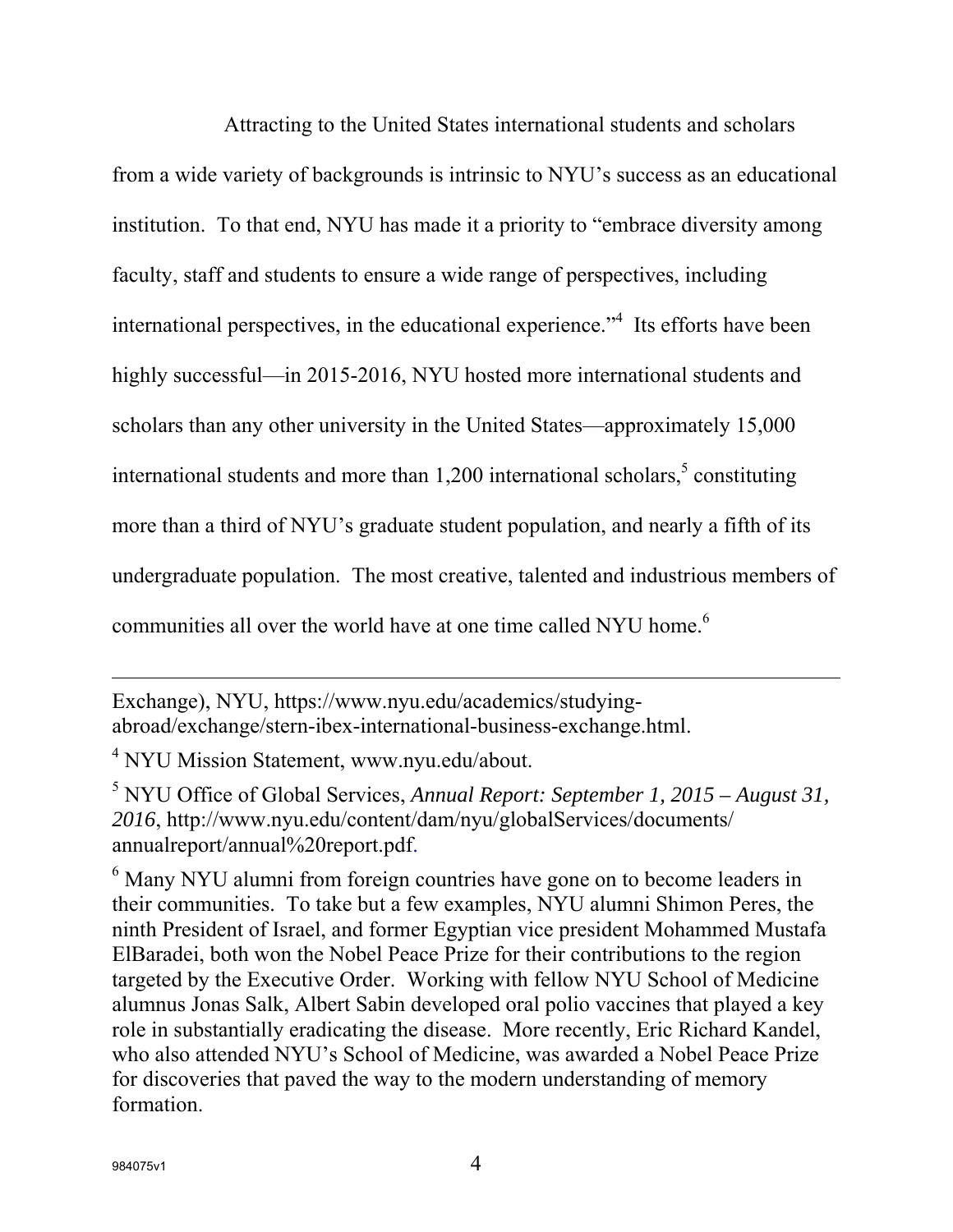NYU's presence in New York City has itself played an integral role in the University's ability to achieve its international mission, proudly "tak[ing] its name and spirit from one of the busiest, most diverse and dynamic cities of all."<sup>7</sup> Millions of immigrants have come to New York as the first step toward making a life in the United States,<sup>8</sup> believing that the Statue of Liberty in fact welcomes the "huddled masses yearning to breathe free  $\dots$ ."<sup>9</sup> New York is home to millions of foreign-born residents—more than a third of the City's population.<sup>10</sup> The City has long served as a hub of international commerce, cultural exchange and diplomacy. Its international influences are woven into the fabric of everyday life experienced by NYU's students and scholars,<sup>11</sup> and its spirit infuses and amplifies NYU's culture of embracing diversity.

 $10$  Thomas P. DiNapoli, "The Role of Immigrants in the New York City Economy," New York State Comptroller Report 7-2016 (Nov. 2015), https://osc.state.ny.us/osdc/rpt7-2016.pdf ("Nearly three-quarters of the 4.4 million immigrants in New York State live in New York City . . . .").

<sup>&</sup>lt;sup>7</sup> NYU Mission Statement, www.nyu.edu/about.

<sup>&</sup>lt;sup>8</sup> From 1892 to 1954 alone, over twelve million immigrants came to the United States through Ellis Island. *See* Ellis Island History, www.libertyellisfoundation.org/ellis-island-history.

<sup>&</sup>lt;sup>9</sup> Emma Lazarus, "The New Colossus," Liberty State Park (1883), http://www.libertystatepark.com/emma.htm (last accessed March 6, 2017).

<sup>&</sup>lt;sup>11</sup> Students Share International Experiences at Global Engagement Symposium, NYU Arts & Liberal Studies (March 20, 2015), http://www.liberalstudies.nyu.edu/ object/global.symposium ("[Students] presented on experiences that included installing a solar electricity system in a Nicaraguan village, independent research into NYU London's history as the headquarters of a musicians' club, and writing a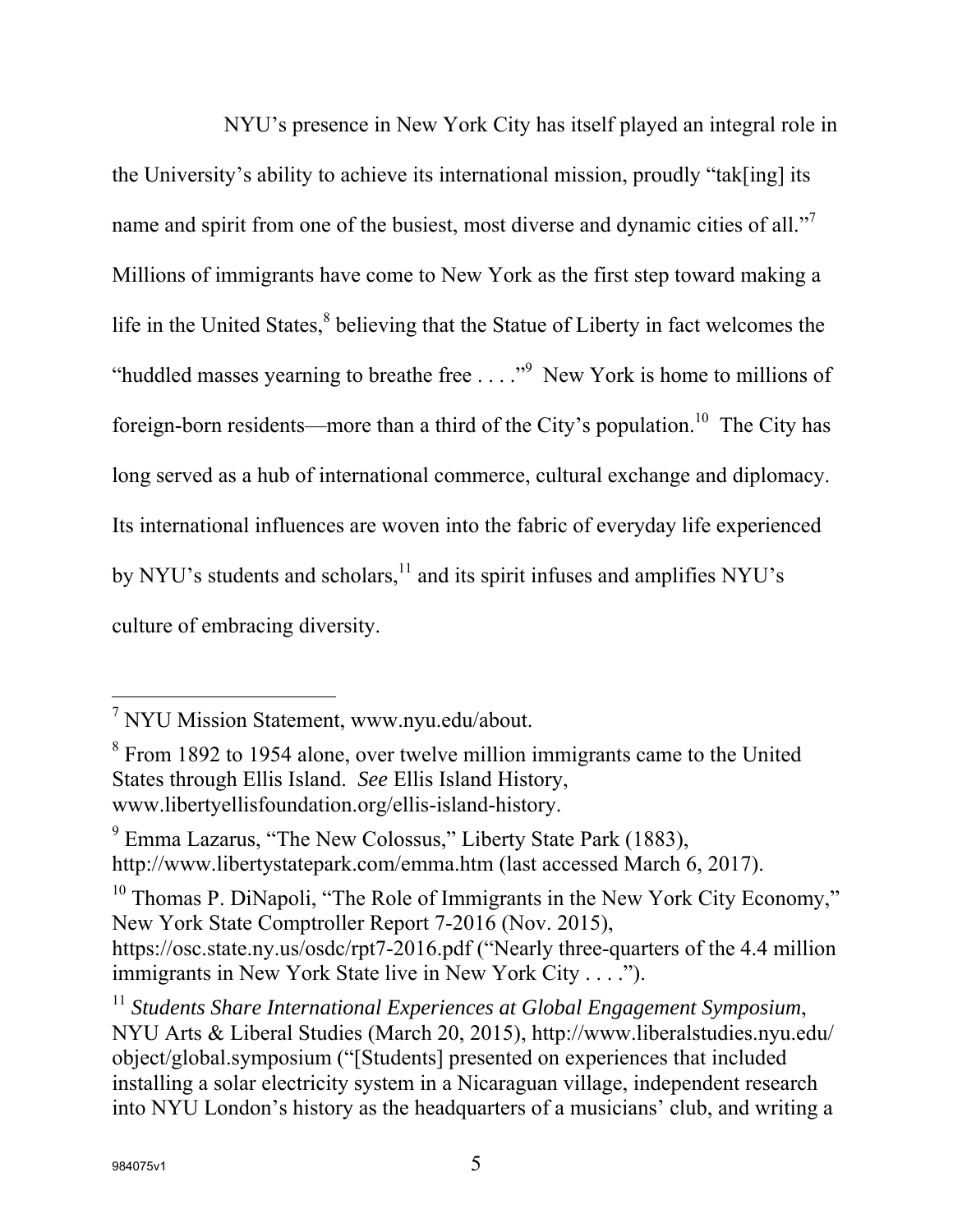NYU's mission and values are embodied in the words of its current

president, Dr. Andrew Hamilton, himself an immigrant. In a letter to the NYU

community addressing the January 27, 2017 Executive Order that preceded the

Executive Order now at issue in these proceedings, Dr. Hamilton articulated the

importance of free movement across borders in pursuit of scholarship and the harm

arising from its unwarranted obstruction:

As a scientist who studied and worked in four countries before becoming a citizen of the U.S., I know how important it is to be able to move across borders in peaceful pursuit of one's scholarship. I know, too, more than most given my background and my field, how much goodwill the U.S. earns for itself through the openness of its education system and how widely those who study here can spread American values. And I know, as well, that these developments are not just a matter of disrupted educational plans or lost opportunities or even damage to the academic enterprise; beyond all that, this order harms one of the most admired and cherished of American principles–religious non-discrimination itself. $^{12}$ 

# **II. The Executive Order Significantly Harms NYU and Its Constituents.**

By indiscriminately targeting individuals from the Muslim-majority

countries of Iran, Libya, Somalia, Sudan, Syria and Yemen without any basis to

believe that such individuals pose the slightest threat to the national security of the

policy report on asylum seekers in Tel Aviv.") (One student commented: "One of the main reasons I decided to study at NYU was the opportunity for global experiences.").

 $12$  Letter from Dr. Andrew Hamilton to NYU Community (Jan. 29, 2017), http://www.nyu.edu/about/leadership-university-administration/office-of-thepresident/communications/the-recent-executive-order-on-immigration.html.

l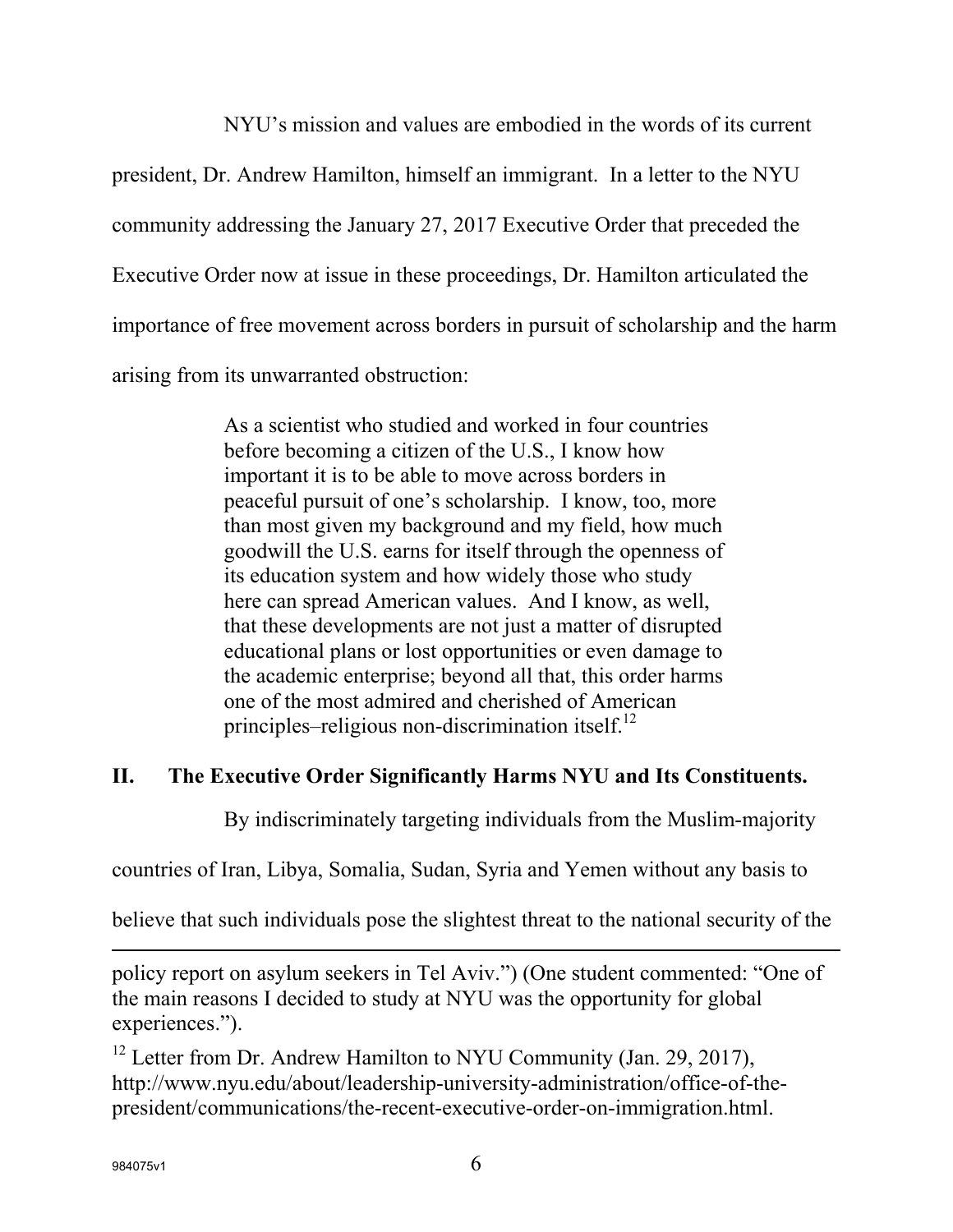United States, the Executive Order improperly compromises the diversity that is central to NYU's identity and mission. Approximately 120 NYU students and ten scholars at the New York City campus alone come from the six Muslim-majority countries specified in the Executive Order. Many others from those countries will be discouraged or prevented by the Executive Order from joining them at NYU.

Courts have long emphasized the importance of promoting diversity and freedom in educational environments, recognizing that, due to the classroom's vital role as a "marketplace of ideas," constitutional protections are "nowhere more vital than in the community of American schools." *Keyishian v. Bd. of Regents of Univ. of State of N.Y*., 385 U.S. 589, 603 (1967). "The nation's future depends upon leaders trained through wide exposure to that robust exchange of ideas which discovers truth out of a multitude of tongues, [rather] than through any kind of authoritative selection." *Id*. (internal citation and quotation marks omitted).

Diversity similarly "helps break down racial stereotypes, and enables [students] to better understand" those with different backgrounds. *Grutter v*. *Bollinger*, 539 U.S. 306, 330 (2003). As a result, diversity helps impart the "skills needed in today's increasingly global marketplace" by "expos[ing] [students] to widely diverse people, cultures, ideas, and viewpoints." *Id*. at 330; *see also Keyishian*, 385 U.S. at 603. Recognizing these benefits, the Supreme Court has held that the Constitution protects a school's "right to select those students who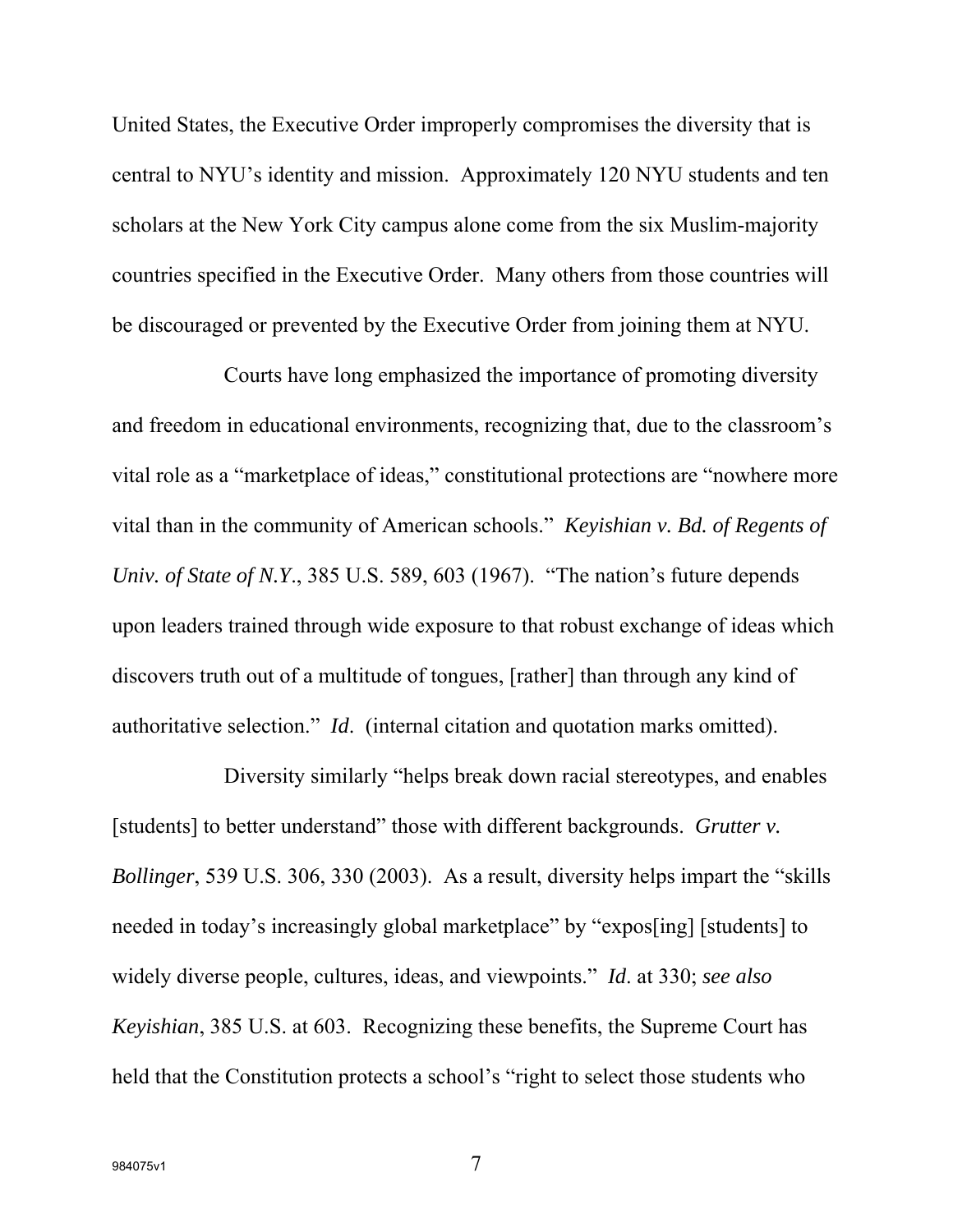will contribute the most to the 'robust exchange of ideas . . . .'" *Regents of Univ. of Cal. v. Bakke*, 438 U.S. 265, 313 (1978); *see also Fisher v. Univ. of Tex. at Austin*, 133 S. Ct. 2411, 2417 (2013) (recognizing compelling governmental interest in "the educational benefits that flow from a diverse student body"); *Washington v. Trump*, 847 F.3d 1151, 1159 (9th Cir. 2017) (recognizing a school's ability to assert harm on behalf of its students, including harm to the university's ability to accomplish its global mission).

By its very nature and goals, implementation of the Executive Order threatens that constitutionally protected diversity. *See Fisher*, 133 S. Ct. at 2417; *Grutter*, 539 U.S. at 328 (observing that a school's "educational judgment that such diversity is essential to its educational mission is one to which we defer"); *Bakke*, 438 U.S. 265 at 313; *see also Bery v. City of N.Y.*, 97 F.3d 689, 694 (2d Cir. 1996) ("When an alleged deprivation of a constitutional right is involved, most courts hold that no further showing of irreparable injury is necessary.") (quoting 11 Charles A. Wright & Arthur R. Miller, Federal Practice and Procedure § 2948, at 440 (1973)).

The harm that will flow from the Executive Order is in any case manifest. By targeting the populations of six Muslim-majority nations for exclusion from the United States, the Executive Order will hinder NYU's efforts to expose international students and scholars to a broad array of ideas and influences.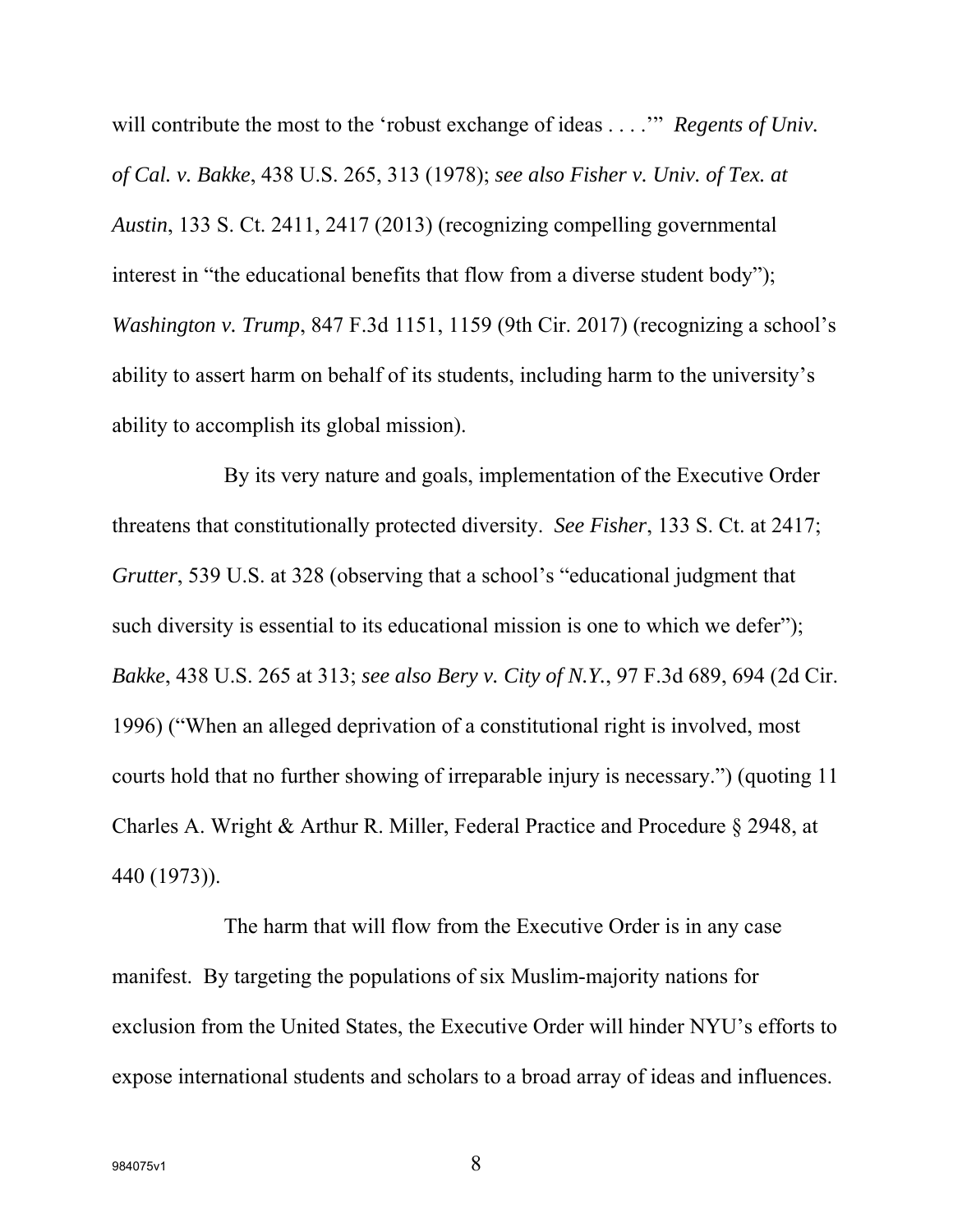This cross-cultural exchange buttresses key democratic traditions, such as free speech, a free press,  $^{13}$  free and fair elections, and freedom of assembly.<sup>14</sup> By fostering a culture of international exchange and dialogue, rather than fear and hatred, NYU's international programs thus combat radicalization.<sup>15</sup> Reducing this cross-cultural exchange will deprive NYU of opportunities to share those key

<sup>&</sup>lt;sup>13</sup> Indeed, many NYU graduates of the Near Eastern Studies program have gone on to be respected journalists, helping shape the thoughts for millions of readers about life and culture in the affected regions. Jared Malsin, who graduated from NYU's Near Eastern Studies in 2010, is *TIME* magazine's Middle East bureau chief, and former West Bank and Gaza Palestinian news agency Ma'an chief English editor. *See About – Jared Malsin*, http://jaredmalsin.com/about.html. Habib Battah, who graduated from NYU's Near Eastern Studies and Global Journalism in 2010, is a prominent journalist in *Al Jazeera* covering terrorism in the Middle East among other events. *See* Habib Battah Profile, Al Jazeera,

http://www.aljazeera.com/profile/habib-battah.html.

<sup>&</sup>lt;sup>14</sup> See, e.g., United Nations Security Council Resolution 2178, adopted in September 2014,

http://www.un.org/en/sc/ctc/docs/2015/SCR%202178\_2014\_EN.pdf (highlighting the need for "quality education for peace that equips youth with the ability to engage constructively in civic structures and inclusive political processes").

<sup>15</sup> *See, e.g.*, *Preventing Violent Extremism Through Promoting Inclusive Development*, *Tolerance and Respect for Diversity*, United Nations Development Programme 11 (2016) (identifying as one strategy to prevent violent extremism "[p]romoting respect for human rights, diversity and a culture of global citizenship in schools and universities"); *see also* Marta Mikilikowska, "Development of antiimmigrant attitudes in adolescence: The role of parents, peers, intergroup friendships, and empathy," British Journal of Psychology (2017), http://onlinelibrary.wiley.com/doi/10.1111/bjop.12236/abstract (showing that adolescents with immigrant friends are "less affected by parents and peers' prejudice than youth without immigrant friends").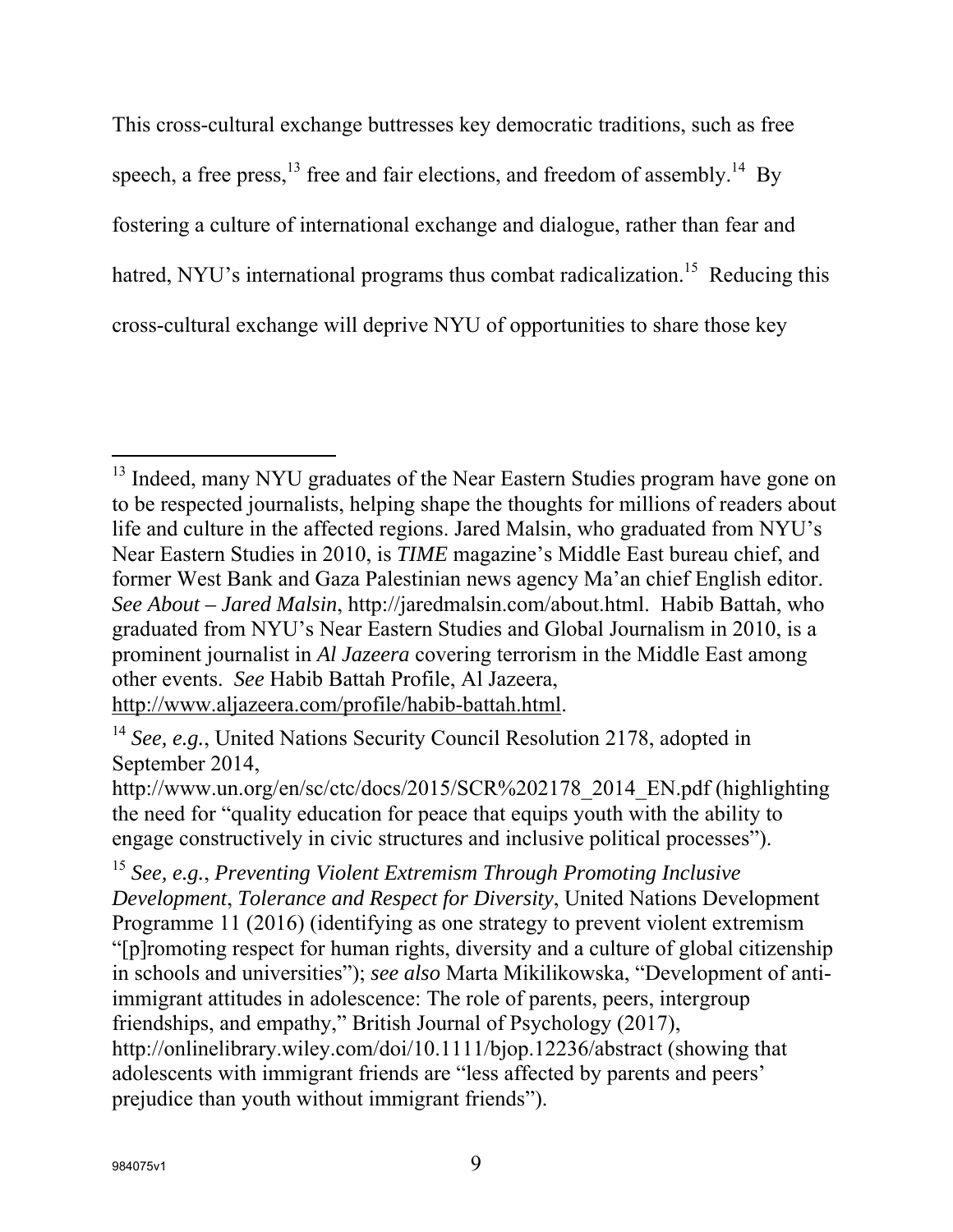democratic traditions with students from abroad.<sup>16</sup> And in doing so, the Executive Order will diminish the global reach of American universities and risk robbing the nation, and the world, of their potential contributions.

Beyond its impact on the NYU community's ability to disseminate important shared values, the Executive Order threatens NYU's own diverse international community, harming the University's current and prospective students, scholars and faculty. In addition to the day-to-day cultural exchange that occurs at a diverse university, NYU has many programs that facilitate the understanding of other cultures, such as the Hagop Kevorkian Center ("the Center"), which focuses on Near Eastern studies and was created "to foster the interdisciplinary study of the modern and contemporary Middle East and to enhance public understanding of the region."<sup>17</sup> To achieve this goal, it hosts events exploring topics such as "current events and policy issues relating to the middle east," some of which include discussions relating specifically to the six countries

<sup>16</sup> *See, e.g.*, *Study Away in the US and Around the World*, Studying Abroad | NYU, https://www.nyu.edu/academics/studying-abroad.html (video testimonials of NYU students studying abroad) ("Regardless of where you go, you're going to experience, you know, a beautiful city and a beautiful place, you are going to meet new people, you are going to have new experiences and opportunities, you are going to grow personally, you are going to grow academically, and you're going to come back a better person.").

<sup>17</sup> *About*, Hagop Kevorkian Center for Near Eastern Studies, NYU, http://neareaststudies.as.nyu.edu/page/about.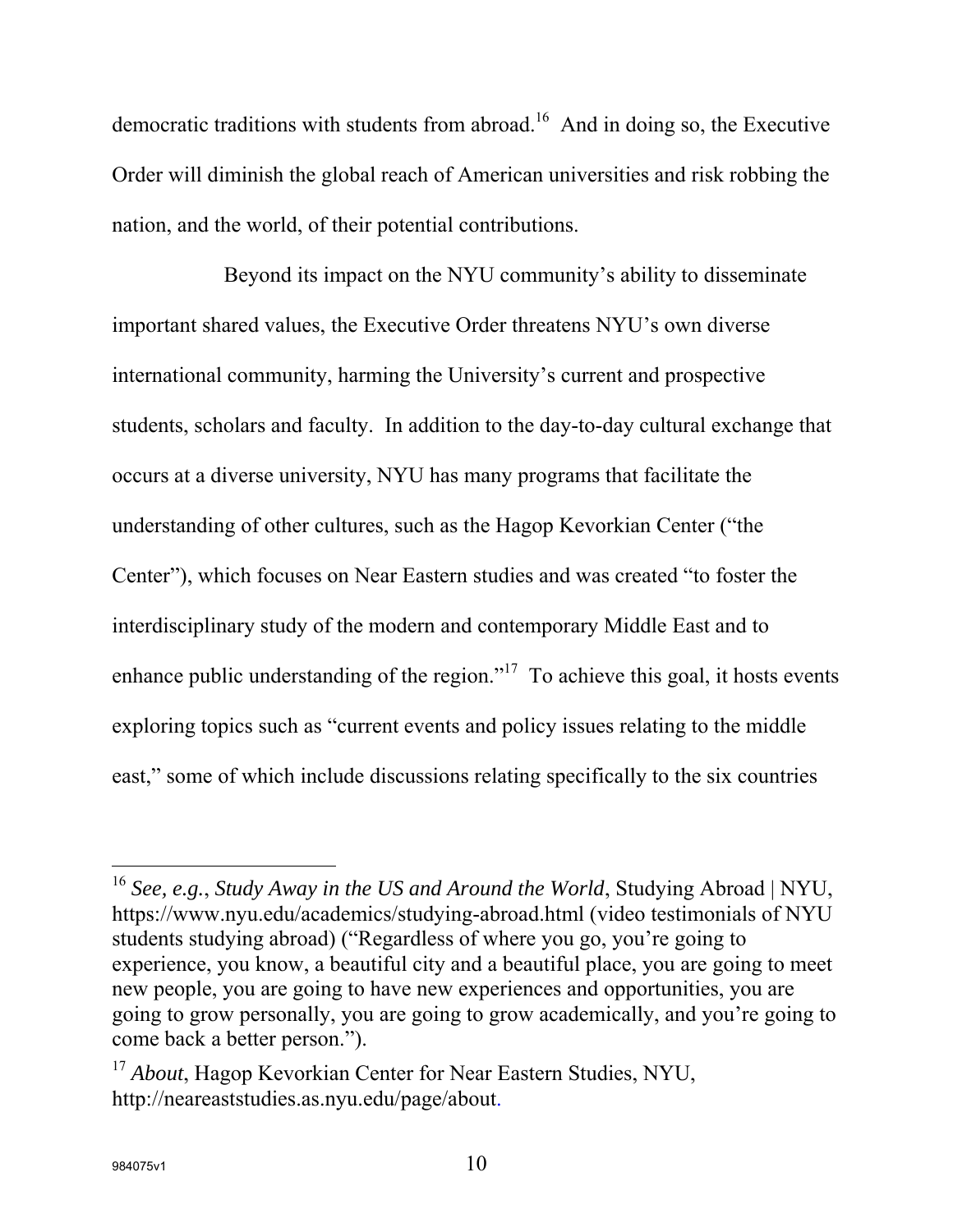affected by the Executive Order.<sup>18</sup> The Center also collaborates with "nearly 100 teachers from public and private schools across the New York metropolitan area to participate in Center-sponsored workshops on the Middle East," which allow Center-affiliated faculty to "share expertise on the Middle East with journalists and government agencies on a regular basis and discuss current events and policy issues at university and community events." These programs are vital to public awareness, which is crucial to NYU's ability to serve as an educational institution "fitting for all and graciously open to all."<sup>19</sup>

From the joint master's degrees offered by the Center, to the graduate programs offered by the Middle Eastern and Islamic Studies program, the value of NYU's educational opportunities is predicated in substantial part on the quality and diversity of its faculty and students. The Executive Order will interfere with

<sup>18</sup> *See* http://neareaststudies.as.nyu.edu/page/upcomingevents/. For example, on February 15, 2017, the Center hosted two films about the Syrian refugee crisis entitled "District Zero" and "Siege." On February 23, they hosted an event focused on Iran entitled "Picturing Urban Modernity: Tehran and its Cinematic Configurations, 1900s-1930s," which explores "the role of cinema in shaping urban modernity in Tehran from 1900s to 1930s." See *Picturing Urban Modernity: Tehran and its Cinematic Configurations, 1900s-1930s*, New York University, http://neareaststudies.as.nyu.edu/object/kc.events.picturingurbanmodernity/. A film screening involving the Syrian refugee crisis took place on March 1, and another is scheduled March 22. *See On the Bride's Side*, Visual Culture, Loss and Resilience, New York University, http://neareaststudies.as.nyu.edu/object/kc. events.brides.side; *Not Who We Are*, Visual Culture, Loss and Resilience, New York University, http://neareaststudies.as.nyu.edu/object/kc.events.notwhoweare.

<sup>19</sup>*See* NYU Mission Statement, www.nyu.edu/about.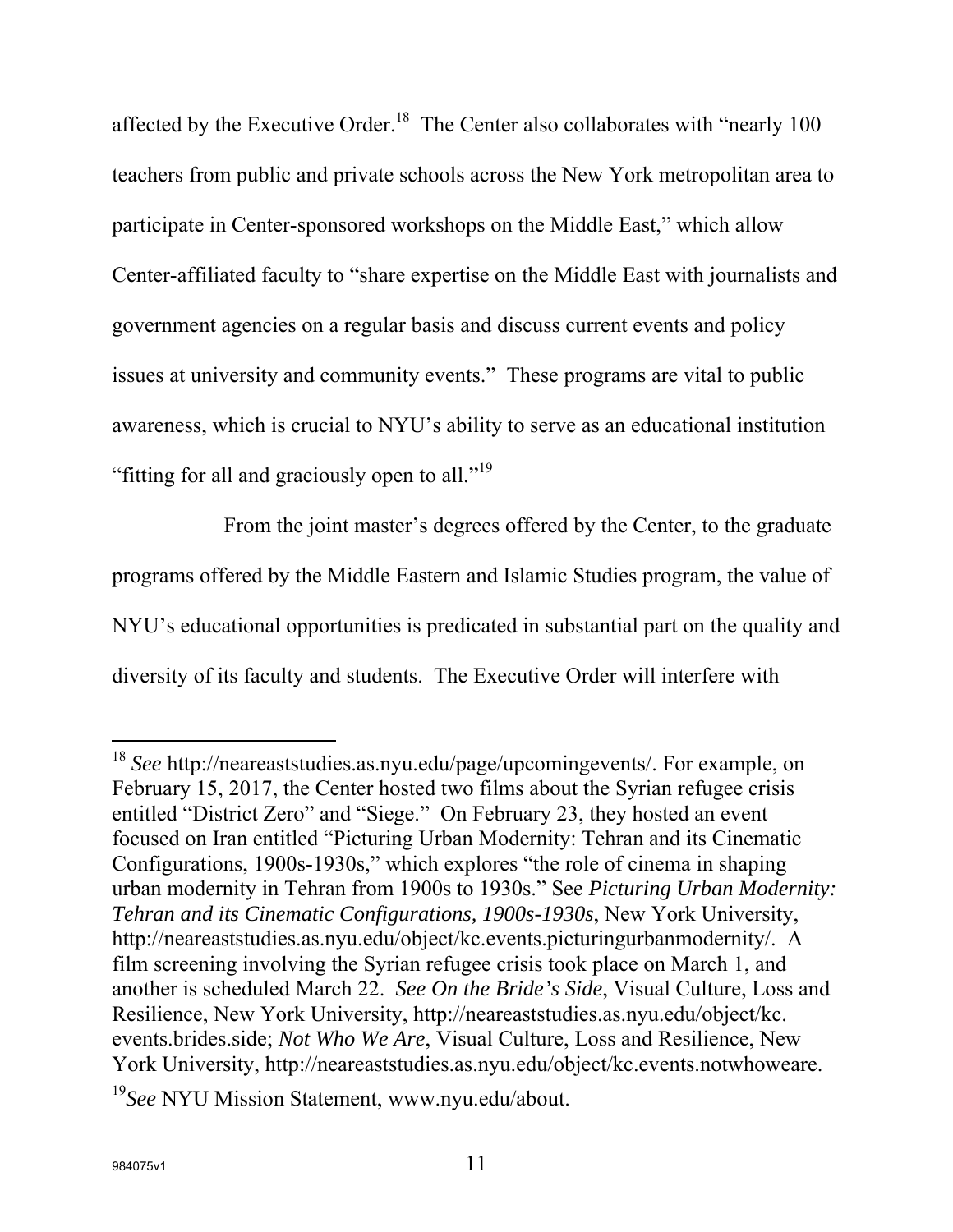numerous on-campus programs like these, which are central to creating an environment of intellectual and cultural exchange, and thus heightened international awareness and understanding, at a time when such understanding is more important than ever. $^{20}$ 

Finally, all students suffer when the diversity of ideas and backgrounds to which they are exposed is diminished. *See Fisher*, 133 S. Ct. at 2417. Unchecked, the Executive Order will have a direct and immediate impact on the large number of international students and scholars who wish to become affiliated with NYU or to participate in academic conferences at NYU in their fields.<sup>21</sup> Prospective students who have yet to enroll will be delayed or entirely prevented from beginning their academic careers.

<sup>20</sup> *See, e.g.*, Nassir Abdulaziz Al Nasser (High Representative for United Nations Alliance of Civilizations), *UNOAC | Remarks |Parliamentary Assembly of the Mediterranean* (February 23, 2017), https://www.unaoc.org/2017/02/remarks-11th-plenary-session-parliamentary-assembly-of-the-mediterranean/ (commenting on the rise "of violence and xenophobia against minorities" and remarking that "inclusiveness has become a pre-requisite for peaceful society" when it comes to "migration laws," and that "[p]romoting and strengthening dialogue is an essential tool to prevent and defeat violent and extremist ideologies").

<sup>&</sup>lt;sup>21</sup> "MEIS Statement on Executive Order to Limit Entry of Middle Eastern Refugees and Immigrants," MEIS | New York University, http://meis.as.nyu.edu/object/statement\_executive\_order.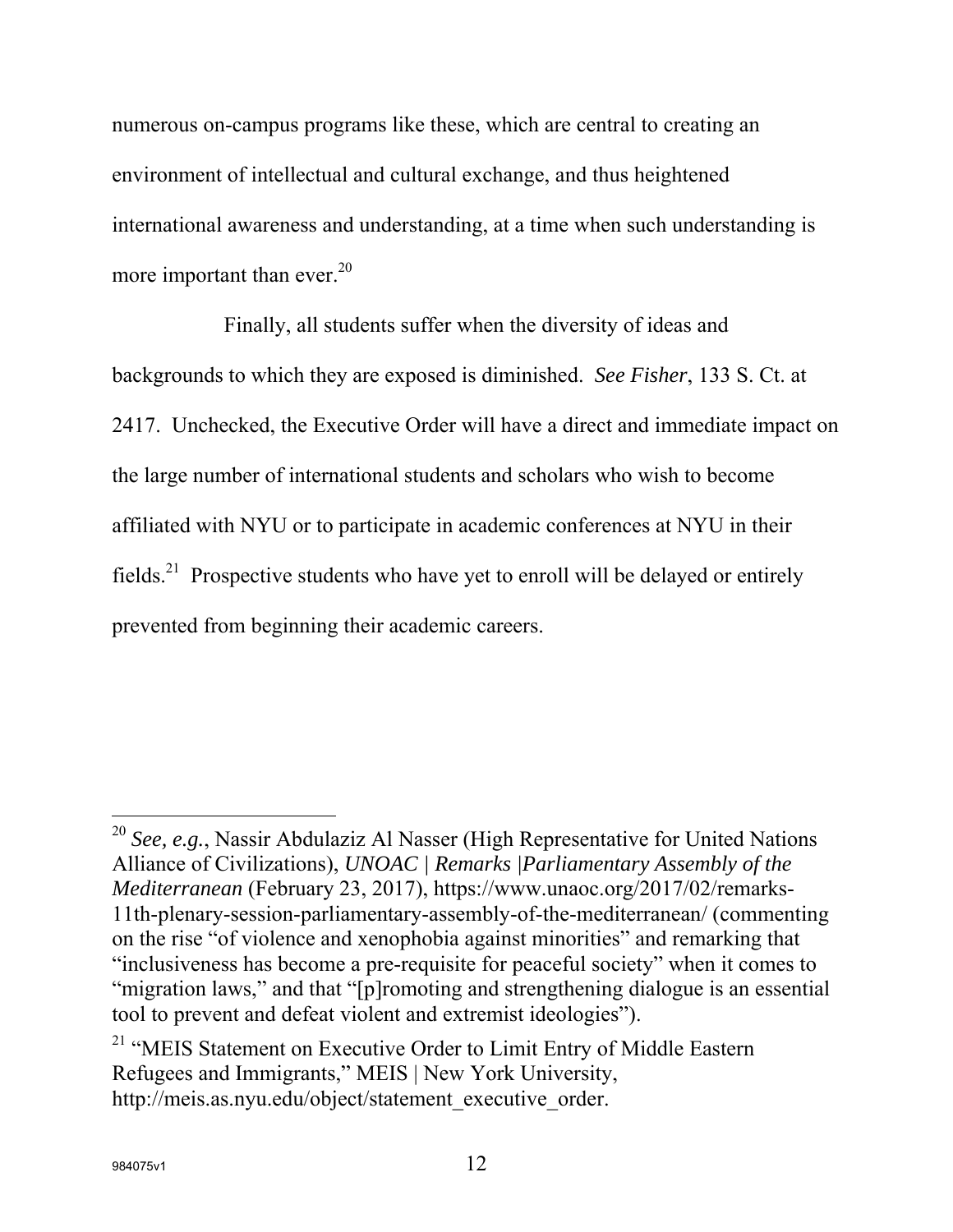At this juncture, the Executive Order, slated to be enforced from March 16 to June  $6<sub>1</sub><sup>22</sup>$  would substantially interfere with students from the targeted countries seeking to enroll in NYU's Summer Session, as prospective students will be deterred from even attempting to enter the country at this time. If the duration of the Executive Order were extended, many more students and scholars with vast untapped potential would be prevented from achieving the success of which they are capable, harming them, the NYU community, and ultimately the world as a whole.

For example, Shadi Hedarifar, a prospective graduate student who was accepted to schools worldwide but wanted to study in the United States, may not be able to attend classes at NYU with worldwide leaders in her field.<sup>23</sup> Ms. Hedarifar has written that because of the January 27, 2017 Executive Order, her "entire future [was] destroyed in one second." After saving money for the

l

<sup>&</sup>lt;sup>22</sup> *See* Executive Order § 2(c) (directing suspension "for 90 days from the effective date of this order"); § 14 ("This order is effective . . . on March 16, 2017.").

<sup>23</sup> *See* Samantha Michaels, *I'm an Iranian Woman Whose Dream Is to Study in America. Here's My Message for Trump.*, Mother Jones (Jan. 29, 2017), http://www.motherjones.com/politics/2017/01/iranian-student-trump-immigration ("We Iranian students strongly believe that diversity in ethnicity, race, religion, and color is one of the greatest strengths of the United States. And Trump's Muslim ban will destroy this.").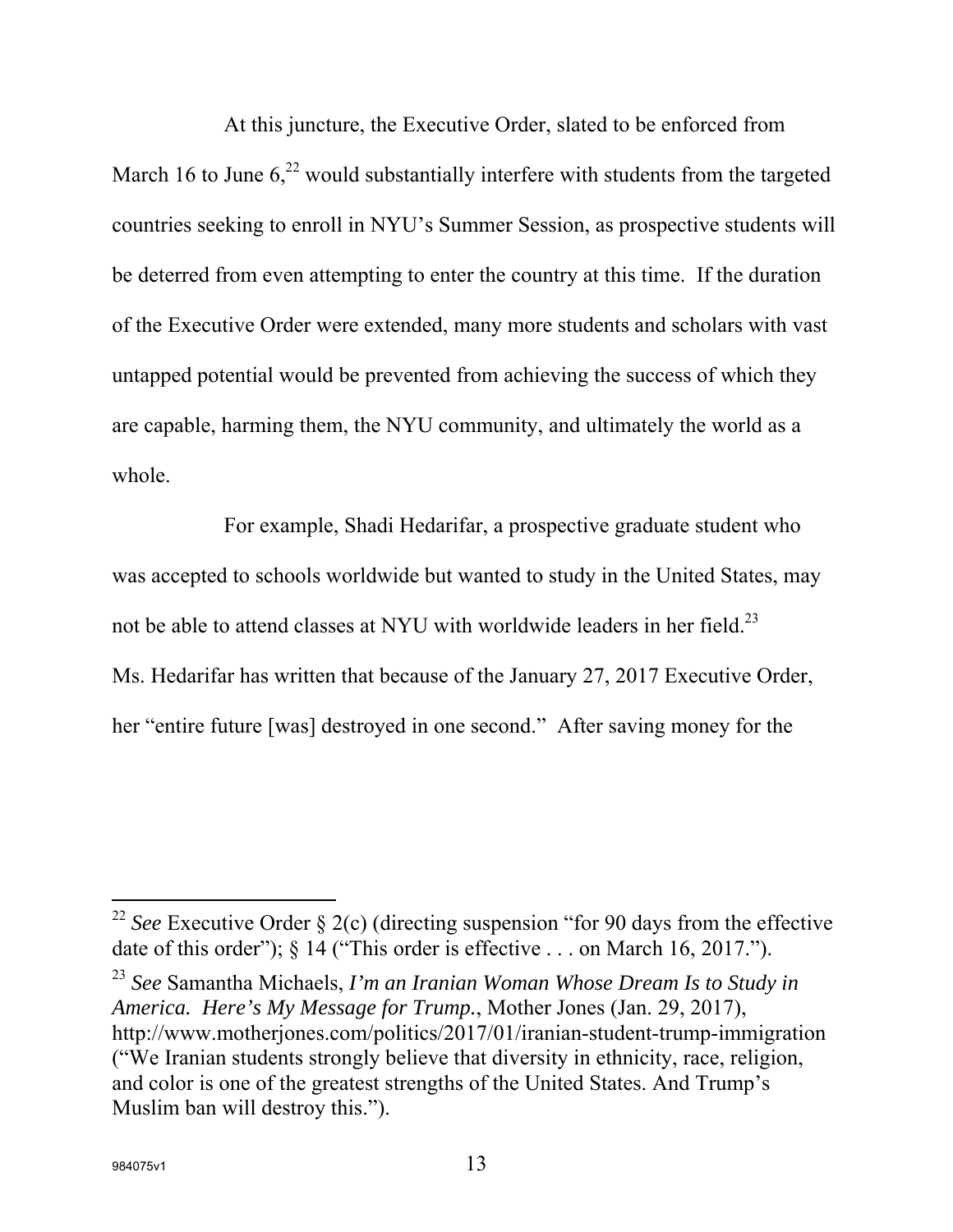application fees "that a whole family could live [on] for a month," Ms. Hedarifar's dreams of studying in NYU may well be shattered.<sup>24</sup>

An integral "[p]art of the business of a university [is] to provide that atmosphere most conducive to speculation, experiment, and creation." *Bakke*, 438 U.S. at 305 (quoting *Sweezy v. New Hampshire*, 354 U.S. 234, 263 (1957) (Frankfurter, J., concurring in judgment)). To preserve for NYU and its students and scholars the constitutionally protected benefits of diversity and the free exchange of ideas, and to eliminate the discriminatory exclusion from the United States of persons from Muslim-majority countries, this Court should grant the relief sought by Plaintiffs and halt the implementation of the Executive Order.

## **III. The Executive Order Has the Same Unlawful Policy Outcomes as Its Predecessor, In Violation of the Equal Protection Clause, the Establishment Clause and the Immigration and Nationality Act.**

The Executive Order states that its aim is to "replace" Executive Order 13769, signed January 27, 2017, and respond to judicial orders granted against the earlier Order by "exclud[ing] from the suspensions categories of aliens that have prompted judicial concerns and . . . clarif[ying] or refin[ing] the approach to certain other issues or categories of affected aliens."<sup>25</sup> The Executive Order made various changes to the practices to be implemented under the prior Order,

 $^{24}$  *Id*.

<sup>&</sup>lt;sup>25</sup> Executive Order  $\S$  1(i).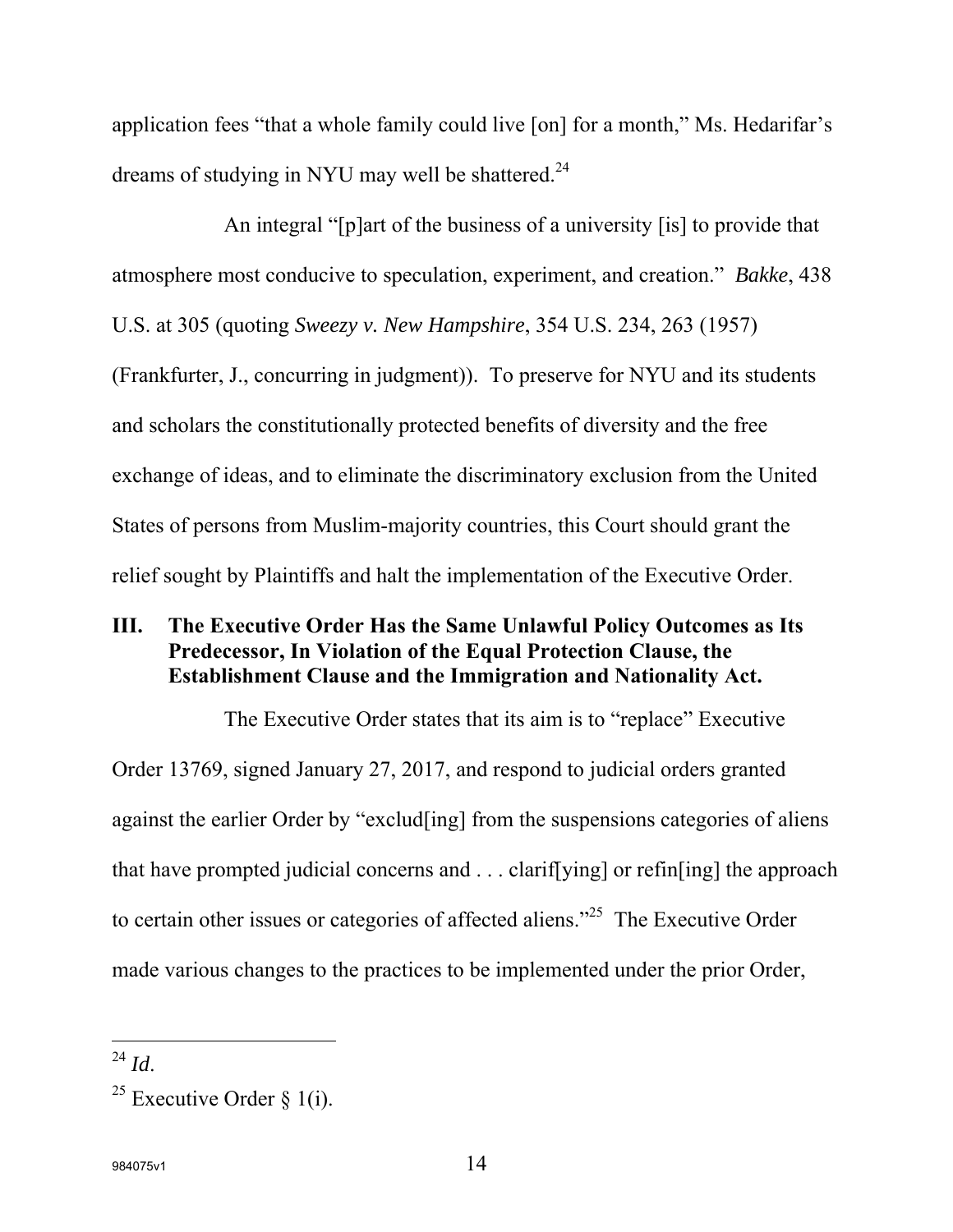including removing Iraq from the list of countries whose nationals are subject to the 90-day suspension of unrestricted entry.<sup>26</sup> But it nonetheless suffers from many of the same defects as the prior Order, and is animated by the same unlawful, discriminatory intent.

The revised Executive Order, like its predecessor, violates the Constitution's Equal Protection Clause, because it discriminates against individuals based on their religion and reflects a clear animus towards Muslims. *See Bolling v. Sharpe*, 347 U.S. 497 (1954) (applying the Fourteenth Amendment's equal protection clause to the federal government through the Fifth Amendment). Discrimination against a protected class on the basis of overt animus is the most obvious and fundamental abuse of government authority against which the Equal Protection Clause was created to protect. *Vill. of Arlington Heights v. Metro Hous. Dev. Corp.*, 429 U.S. 252, 265-66 (1977) ("When there is proof that a discriminatory purpose has been a motivating factor in the decision, . . . judicial deference is no longer justified."); *Jana-Rock Const., Inc., v. N.Y. State Dep't of Econ. Dev.*, 438 F.3d 195, 204 (2d Cir. 2006) ("Government action . . . violates principles of equal protection if it was motivated by discriminatory animus and its application results in a discriminatory effect.") (internal citation omitted). As such, classifications based on religion or national origin are scrutinized to the highest

<sup>26</sup> *See* Executive Order § 2(c).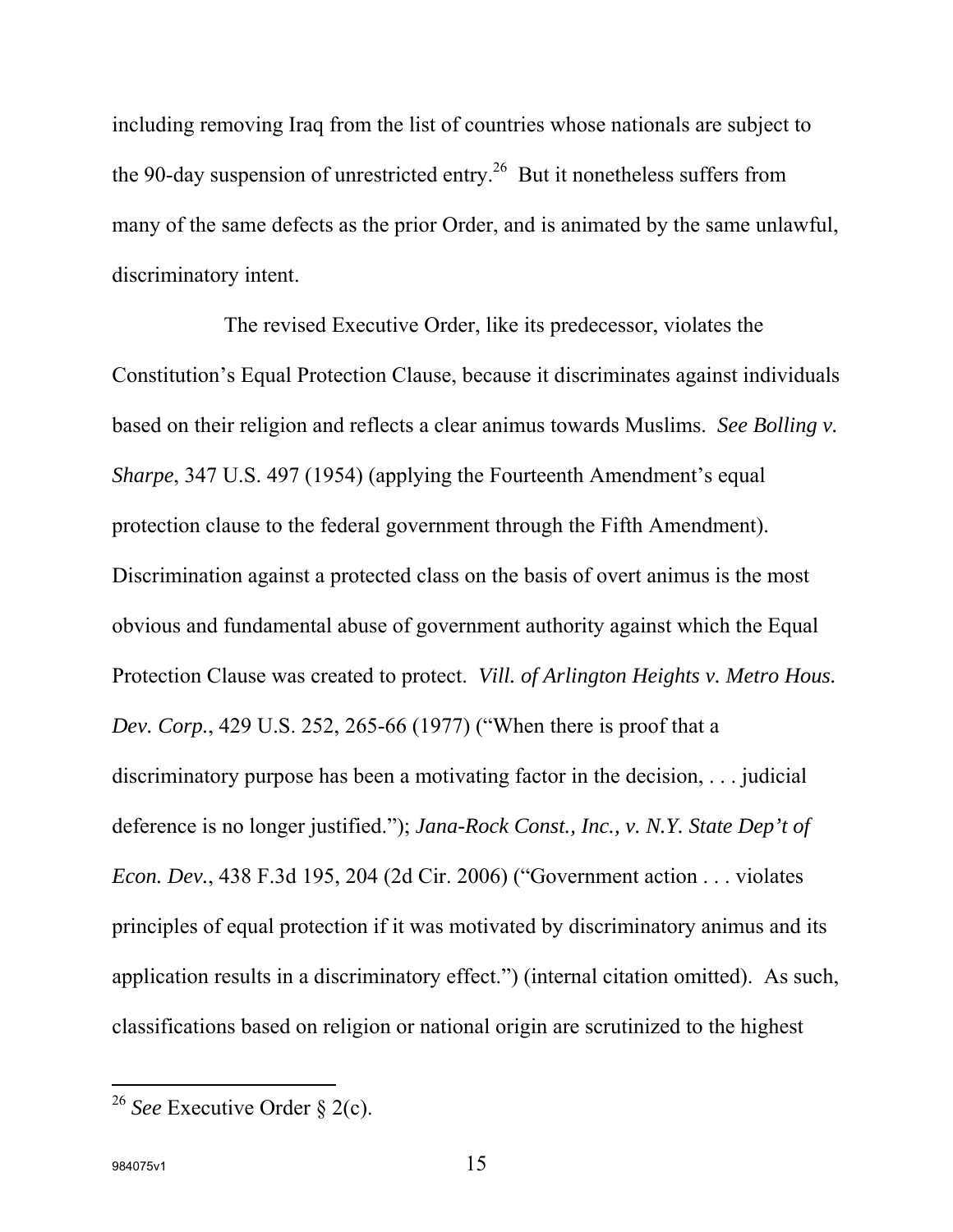degree. *Clark v. Jeter*, 486 U.S. 456, 461 (1988) (national origin); *Larson v. Valente*, 456 U.S. 228, 244 (1982) (religion). A law may fail to withstand scrutiny even if discrimination is not "the sole purpose of the challenged action, but only that it was a 'motivating factor.'" *Arce v. Douglas*, 793 F.3d 968, 977 (9th Cir. 2015) (internal citation omitted).

For similar reasons, the Executive Order violates the Establishment Clause of the Constitution. The "clearest command of the Establishment Clause is that one religious denomination cannot be officially preferred over another." *Larson*, 456 U.S. at 244; *McCreary Cty., Ky. v. Am. Civil Liberties Union of Ky.*, 545 U.S. 844, 866 (2005) (considering the "historical context" of the government act and the "specific sequence of events leading to [its] passage") (internal citation omitted). "[T]he Religion Clauses . . . and the Equal Protection Clause as applied to religion . . . all speak with one voice on this point: Absent the most unusual circumstances, one's religion ought not affect one's legal rights or duties or benefits." *Hassan v. City of New York*, 804 F.3d 277, 290 n.2 (3d Cir. 2015) (quoting *Bd. of Educ. of Kiryas Joel Vill. Sch. Dist. v. Grumet*, 512 U.S. 687, 715 (1994) (O'Connor, J., concurring in the judgment) (alterations in original, internal quotation marks omitted)).

Finally, the Executive Order, like the one that preceded it, contravenes the letter and intent of the Immigration and Nationality Act of 1965 (the "INA"),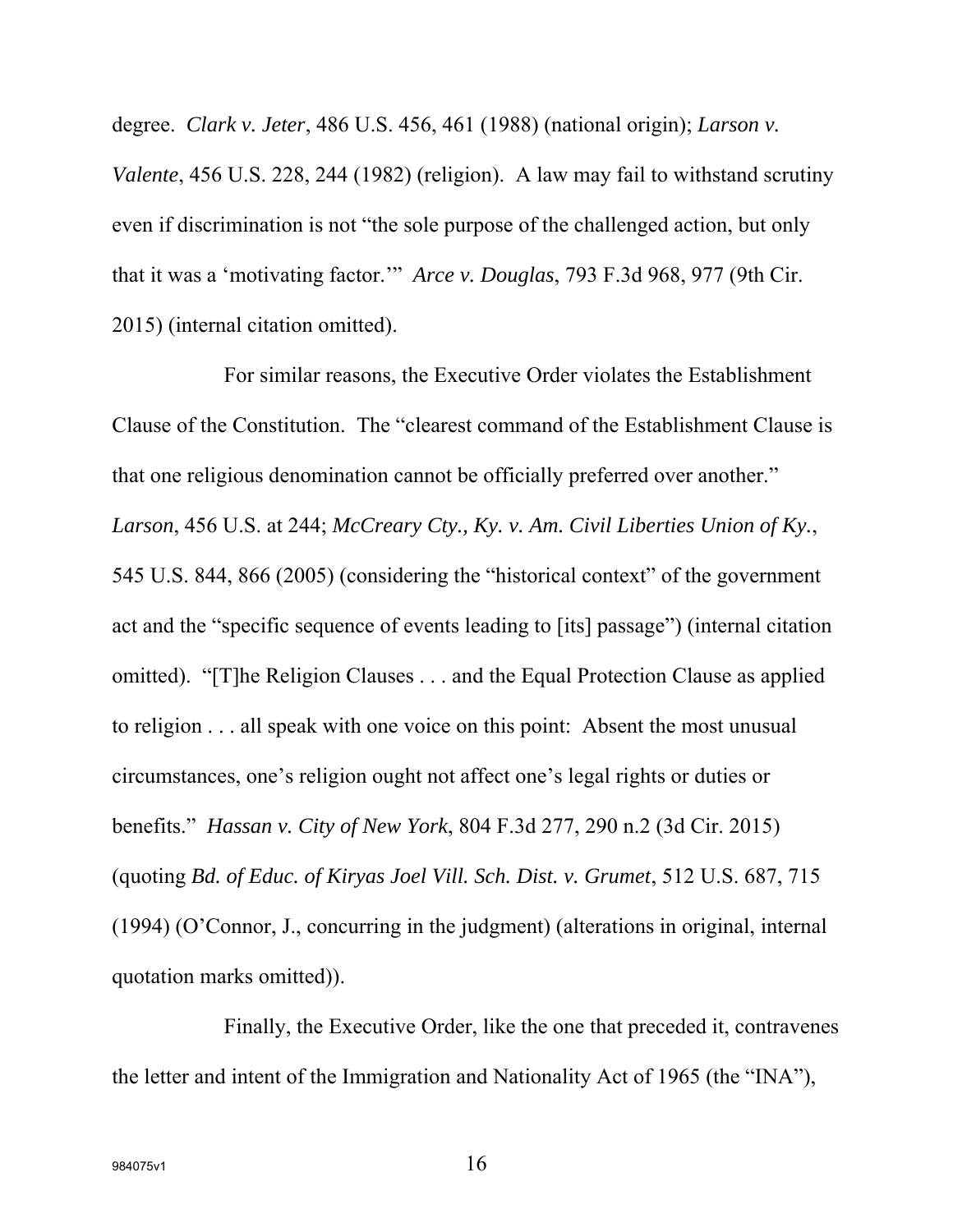exceeding the scope of presidential authority under that statute. The INA was enacted at the height of the civil rights movement, to combat the then-current system of national-origin quotas, which the nation's leaders believed to be "contrary to our basic principles as a nation."<sup>27</sup> The legislative history of the INA shows that its intent was to "remove from our law a discriminatory system of selecting immigrants that is a standing affront to millions of our citizens."<sup>28</sup> Effectuating that intent, Section 202 of the INA prohibits discrimination in admissions on the basis of national origin. *See* 8 U.S.C. § 1152(a)(1)(A) (with limited statutory exceptions, "no person shall receive any preference or priority or be discriminated against in the issuance of an immigrant visa because of the person's race, sex, nationality, place of birth, or place of residence."); *see, e.g.*, *Legal Assistance for Vietnamese Asylum Seekers v. Dep't of State*, 45 F.3d 469

<sup>27 111</sup> Cong. Rec. 24, 225 (1965) (statement by Senator Edward M. Kennedy). *See also id.* at 21, 778 (statement of Representative Paul Krebs that immigration rules based on national origin were "repugnant to our national traditions," and that "we must learn to judge each individual by his own worth and by the value he can bring to our Nation.").

<sup>28</sup> *Immigration: Hearings Before Subcomm. No. 1 of the Comm. on the Judiciary, House of Representatives, on H.R. 7700 and 55 Identical Bills,* 88th Cong. 901-02 (1964), *reprinted in* 10A Oscar Trelles & James Bailey, Immigration and Nationality Acts: Legislative Histories and Related Documents, doc. 69A (1979) 410 (remarks of Attorney General Robert Kennedy) (noting that the bill "would remove from our law a discriminatory system of selecting immigrants that is a standing affront to millions of our citizens").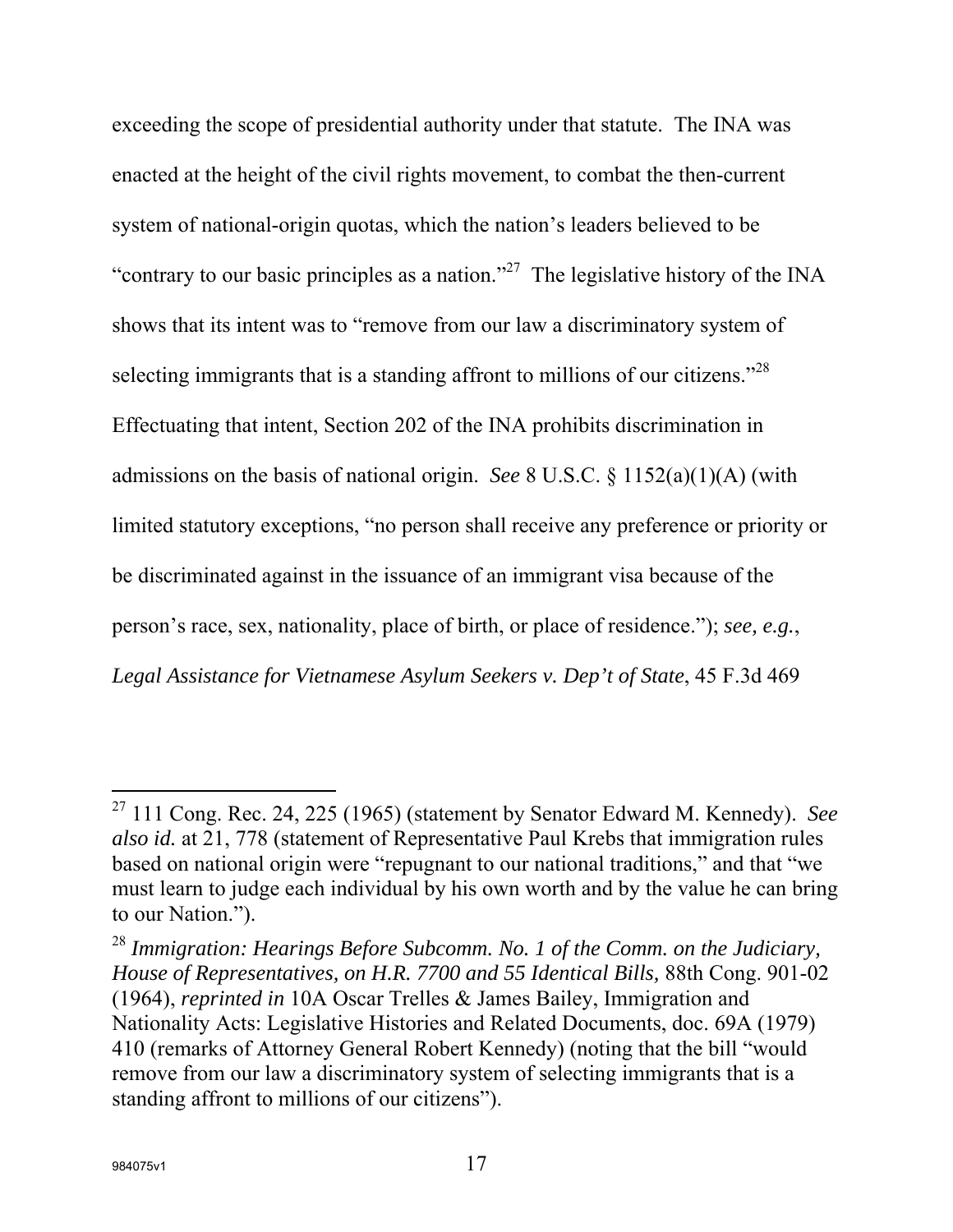(D.C. Cir. 1995) (holding that Congress, in enacting Section 202, "unambiguously directed that no nationality-based discrimination shall occur").

The authority of the President under INA Section 212(f) to "suspend the entry of all aliens or any class of aliens as immigrants or nonimmigrants, or impose on the entry of aliens any restrictions he may deem to be appropriate," *see* 8 U.S.C. § 1182(f), is circumscribed by Section 202's express and later-enacted prohibition against discrimination on the basis of national origin. In addition, any presidential proclamation under Section 212(f) requires a legitimate finding that "the entry of [the suspended] aliens or . . . class of aliens into the United States would be detrimental to the interests of the United States." *Id.* As shown below, the Executive Order violates both Section 202's unambiguous prohibition against discrimination on the basis of national origin, and INA Section 212(f)'s requirement that an exercise of presidential authority under that section be justified by a legitimate finding that the admission of a suspended class of individuals is against the interests of the United States.

The Executive Order specifically violates the Constitution and the INA because it arbitrarily singles out six Muslim-majority countries as targets for its ban. This invidious discrimination is apparent from the text of the Executive Order itself, its history, and the unsubstantiated pretext offered in support of the Executive Order.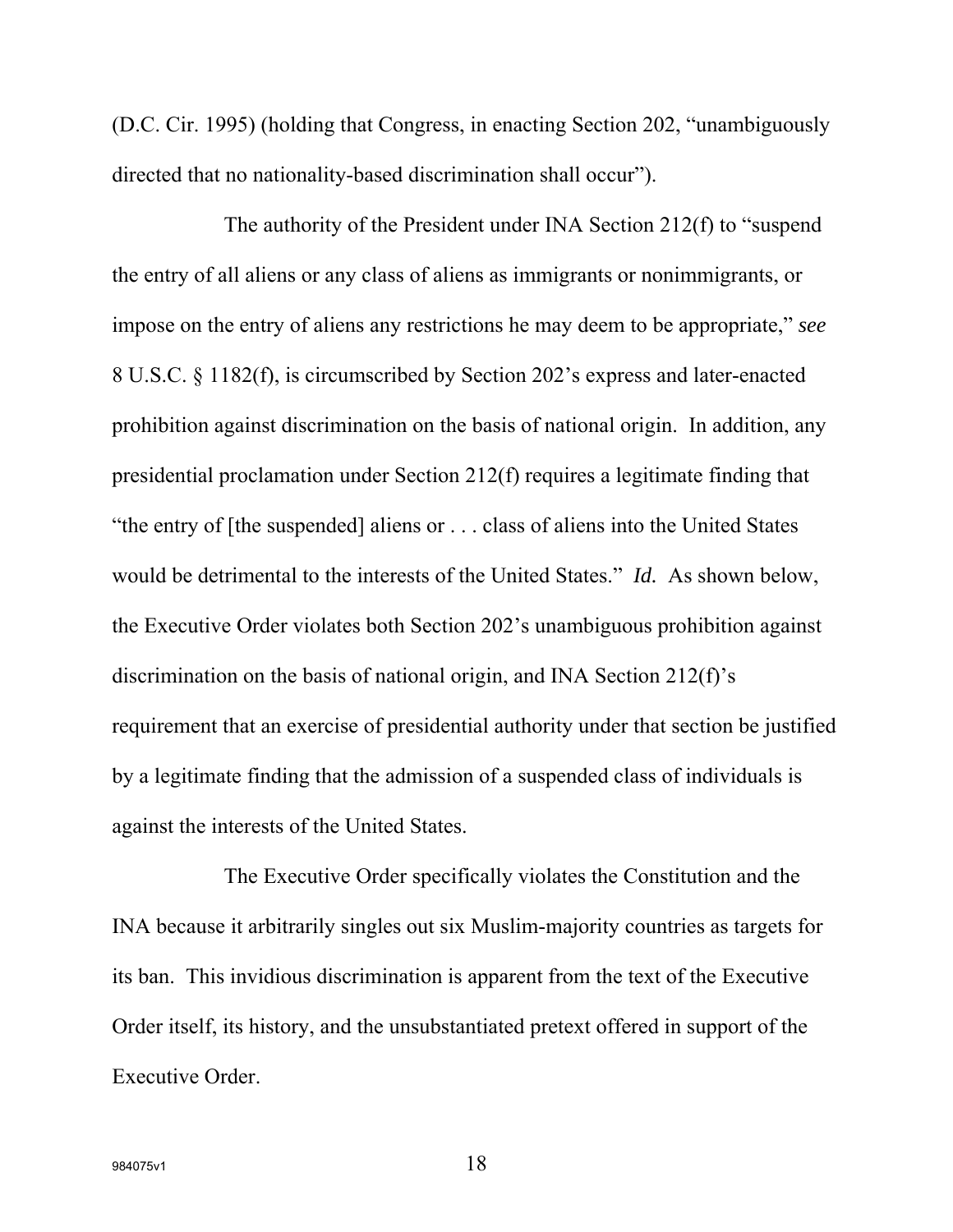First, the plain text of the Executive Order's 90-day suspension of entry by nationals of the six countries discriminates on the basis of religion against Muslims by targeting all of the citizens of six Muslim-majority countries without a plausible basis for doing so. The text of the order further violates the Equal Protection Clause and Establishment Clause of the Constitution and Section 202's prohibition against discrimination based on national origin. The President's denial that the Executive Order is a Muslim ban is belied by its impact: each of the targeted countries has a Muslim population of 90% or more.<sup>29</sup> Three of the countries—Iran, Somalia, and Yemen—have Muslim populations of more than  $99\%$ <sup>30</sup>

The Executive Order crosses from disparate impact into overt discrimination by exploiting and perpetuating stereotypes of Muslims. The Order invokes "honor killings"<sup>31</sup> and "radicalized" foreign nationals.<sup>32</sup> These terms are not "neutral," but carry very specific meanings aimed at a faith "singled out for discriminatory treatment." *Church of Lukumi Babalu Aye, Inc. v. Hialeah*, 508 U.S. 520, 538 (1993) (holding that use of allegedly neutral terms "sacrifice" and

<sup>29</sup> Pew Research Ctr., "The Global Religious Landscape: a Report on the Size and Distribution of the World's Major Religions as of 2010," 47-50 (2012), https://goo.gl/HVoVJI (Libya is 96.6% Muslim, Syria 92.8%, and Sudan 90.7%). <sup>30</sup> *Id*.

l

 $31$  Executive Order § 11(iii).

 $32$  *Id.* § 11(ii).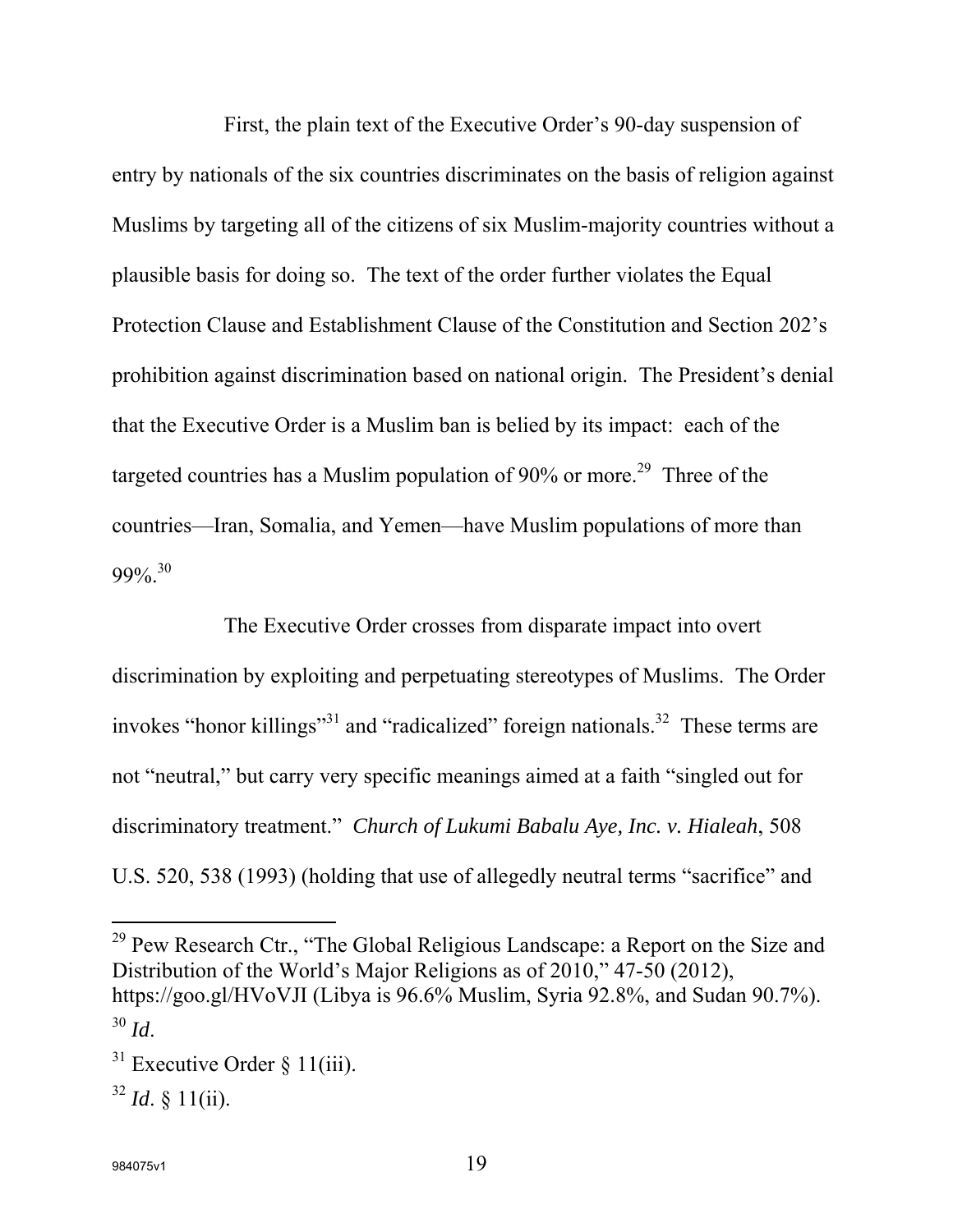"ritual" were evidence of singling out a particular religion in violation of the establishment clause). $33$ 

The call for public reporting of "honor killing" is a thinly-veiled attempt to paint Muslim men as domestic abusers.<sup>34</sup> This blatant stigmatization of Muslims runs afoul of the Establishment Clause and Equal Protection Clause. *See* 

 $\overline{a}$ <sup>33</sup> That the language of the Executive Order is targeted against people of the Muslim faith becomes even more evident when one considers the leaked draft of the January 27, 2017 Executive Order, which included the phrase "violent religious edicts"—a transparent attempt to disparage Muslims as barbaric. Daniel M. Kowalski, *Executive Order: Protecting the Nation from Terrorist Attacks by Foreign Nationals – White House (Draft, Unsigned, Undated*), Lexis Nexis Legal Newsroom (Jan. 25, 2017), https://www.lexisnexis.com/legalnewsroom/ immigration/b/newsheadlines/archive/2017/01/25/executive-order-protecting-thenation-from-terrorist-attacks-by-foreign-nationals-white-house-draft-unsignedundated.aspx?Redirected=true ("We cannot . . . admit into our country . . . those who would place violent religious edicts over American law.").

 $34$  Executive Order § 11(iii) (calling for the Attorney General "to collect and make publicly available . . . information regarding the number and types of gender-based violence against women, including so-called 'honor killings,' in the United states by foreign nationals"); *see also* Leti Volpp, *Trump's mention of 'honor killings' betray the truth of his 'Muslim ban'*, The Hill (Feb. 22, 2017), http://originnyi.thehill.com/blogs/pundits-blog/immigration/320632-trumps-mention-of-honorkillings-betray-the-truth-of-his ("Honor killings stand in for the idea of Muslim barbarity. Their invocation in the executive order helps make apparent that the 'foreign nationals' whose entry poses a terrorist threat are Muslim."); Emma Green, *Trump's 'Honor Killing' Tracking System Could Exascerbate Domestic Violence*, The Atlantic (Mar. 7, 2017),

https://www.theatlantic.com/politics/archive/2017/03/honor-killingstrump/518766/ ("The term itself is loaded: It suggests that homicide can be religiously justified. But "'honor killing' has nothing to do with Islam," argued Aisha Rahman, the executive director of Karamah, a research and advocacy organization that works on issues of gender equity in Islam. "In Islamic law, there's nothing that's even called 'honor killing.'").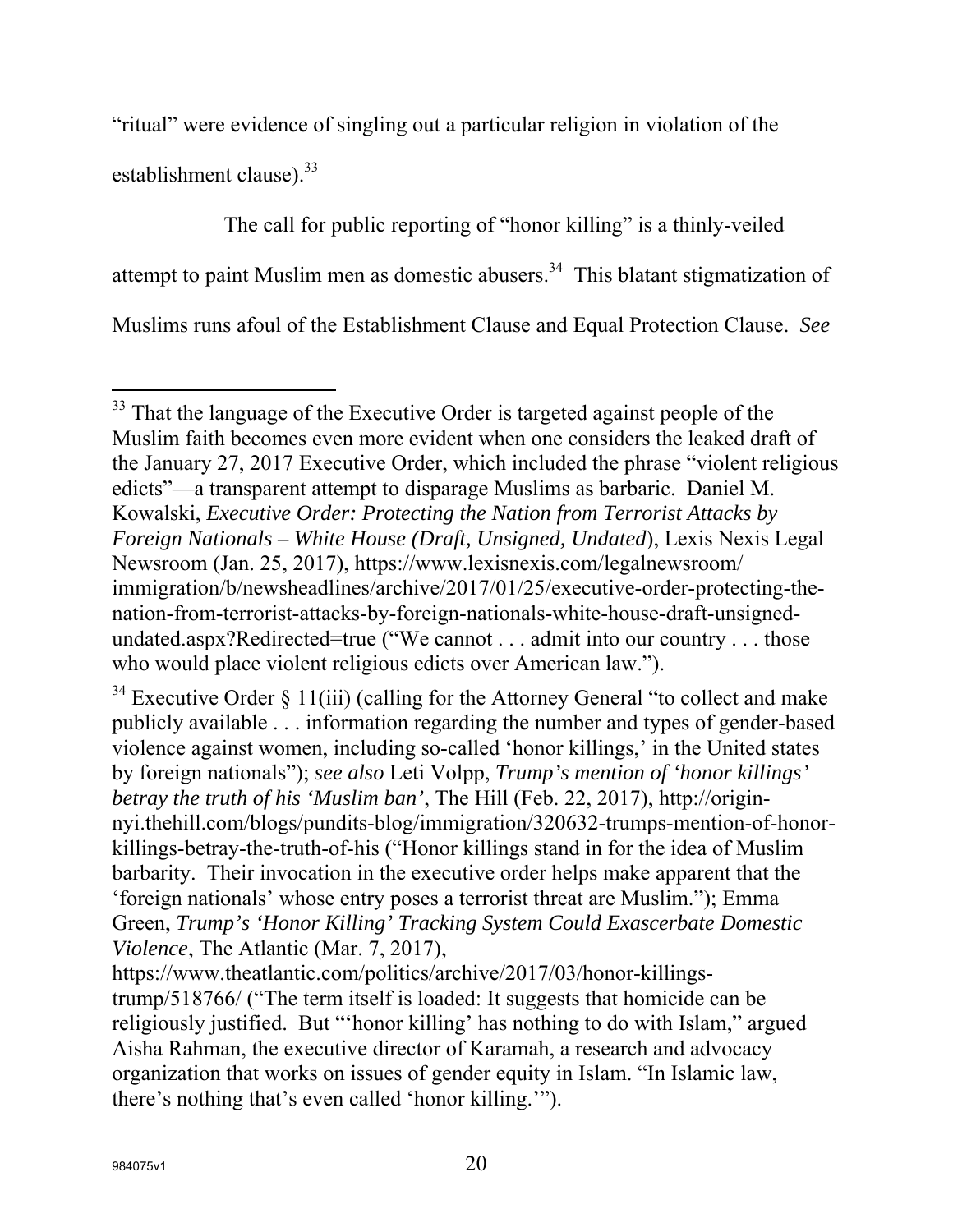*Lukumi*, 508 U.S. at 538; *Romer v. Evans*, 517 U.S. 620, 634 (1996) ("[L]aws of the kind now before us raise the inevitable inference that the disadvantage imposed is born of animosity toward the class of persons affected."). It also reveals how the Executive Order does not satisfy INA Section 212(f)'s requirement of a "legitimate finding" that the admission of a suspended class of individuals is against the interests of the United States. Domestic violence is a serious problem for people of all faiths and backgrounds, not just those from the six Muslim-majority countries.<sup>35</sup>

In addition to being reflected in the Executive Order's text, invidious discrimination, offensive to the Constitution and the INA, is confirmed by a review of its history, including statements made by the President and others regarding its purposes. White House Advisor Stephen Miller conceded when discussing the revised Executive Order that the changes "are mostly minor, technical

https://www.cdc.gov/violenceprevention/pdf/nisvs\_report2010-a.pdf (finding domestic violence occurs against intimate partners across all races and ethnicities). Particularly when one takes into account the frequency of hyper-masculinity killings, "honor killings" are more a matter of verbiage than a culturally distinct category of crime. *See* Soraya Chemaly, *Mass Killings in the US: Masculinity, Masculinity, Masculinity*, The Huffington Post, Blog (Oct. 5, 2015), http://www.huffingtonpost.com/soraya-chemaly/mass-killings-in-the-usw b 8234322.html (noting that "[d]uring the last 30 years, all but one of the mass murders in the U.S. was committed by men, 90 percent of whom were white," and finding that mass killings disproportionately target women and are motivated partially by anti-feminist sentiment).

<sup>35</sup> *See, e.g.*, *National Intimate Partner and Sexual Violence Survey 2010 Summary Report*, National Center for Injury Prevention and Control Division of Violence Prevention 40 (2010),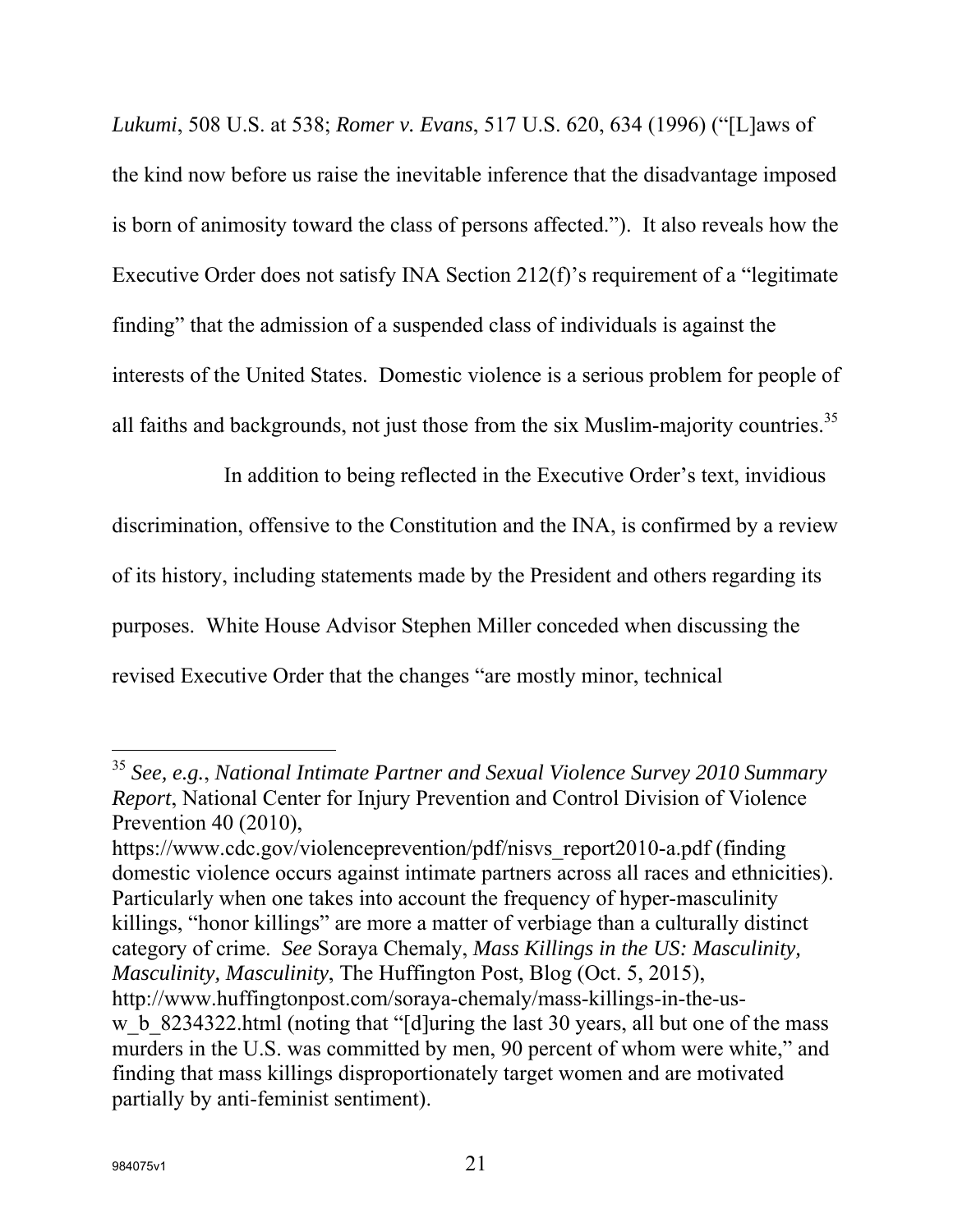differences," and "[f]undamentally, [it will be] the same, basic policy outcome for the country."<sup>36</sup> And much like the original, $^{37}$  the revised Executive Order is steeped in a background of the President's discriminatory statements that, without any evidence whatsoever, perpetuated the stereotype that people of Muslim faith are largely terrorists seeking to harm the United States.<sup>38</sup> President Trump has

https://www.donaldjtrump.com/press-releases/donald-j.-trump-statement-onpreventing-muslim-immigration (visited on Feb. 16, 2017). (campaign website that to this day still calls for a "shutdown of Muslims entering the United States"); David Brody, *Brody File Exclusive: Donald Trump Says Something in Koran Teaches a 'Very Negative Vibe'*, CBN News (Apr. 12, 2011),

http://www1.cbn.com/thebrodyfile/archive/2011/04/12/brody-file-exclusivedonaldtrump-says-something-in-koran-teaches; Interview of Donald Trump on CBN News, YouTube (Apr. 11, 2011),

https://m.youtube.com/watch?v=fWzDAvemJG8 (arguing that there is a "Muslim problem" in the United States, and suggesting that the Koran teaches a "very negative vibe" and "tremendous hatred"); Theodore Schleifer, *Donald Trump: 'I* 

<sup>36</sup> Taylor Link, *Stephen Miller admits the new executive order on immigration ban is same as the old*, SALON, Feb. 22, 2017,

http://www.salon.com/2017/02/22/stephen-miller-admits-the-new-executive-orderon-immigration-ban-is-same-as-the-old/.

<sup>&</sup>lt;sup>37</sup> Both the Court of Appeals for the Ninth Circuit and the District Court for the Eastern District of Virginia noted the potential discriminatory purpose in deciding to enjoin the implementation of the January 29, 2017 Executive Order. *Trump,*  847 F.3d at 1167 (finding "statements by the President about his intent to implement a 'Muslim ban' as well as evidence [the state of Washington] claim suggests that the Executive Order was intended to be that ban" to defeat the Government's likelihood of success on appeal of the injunction); *Aziz et al. v. Trump et al.*, 2017 WL 580855, at \*8 (E.D. Va., Feb. 13, 2017) ("The 'Muslim ban' was a centerpiece of the president's campaign for months, and the press release calling for it was still available on his website as of the day this Memorandum Opinion is being entered.").

<sup>38</sup> *See, e.g.*, Press Release, Trump-Pence, Donald J. Trump Statement on Preventing Muslim Immigration (Dec. 8, 2015),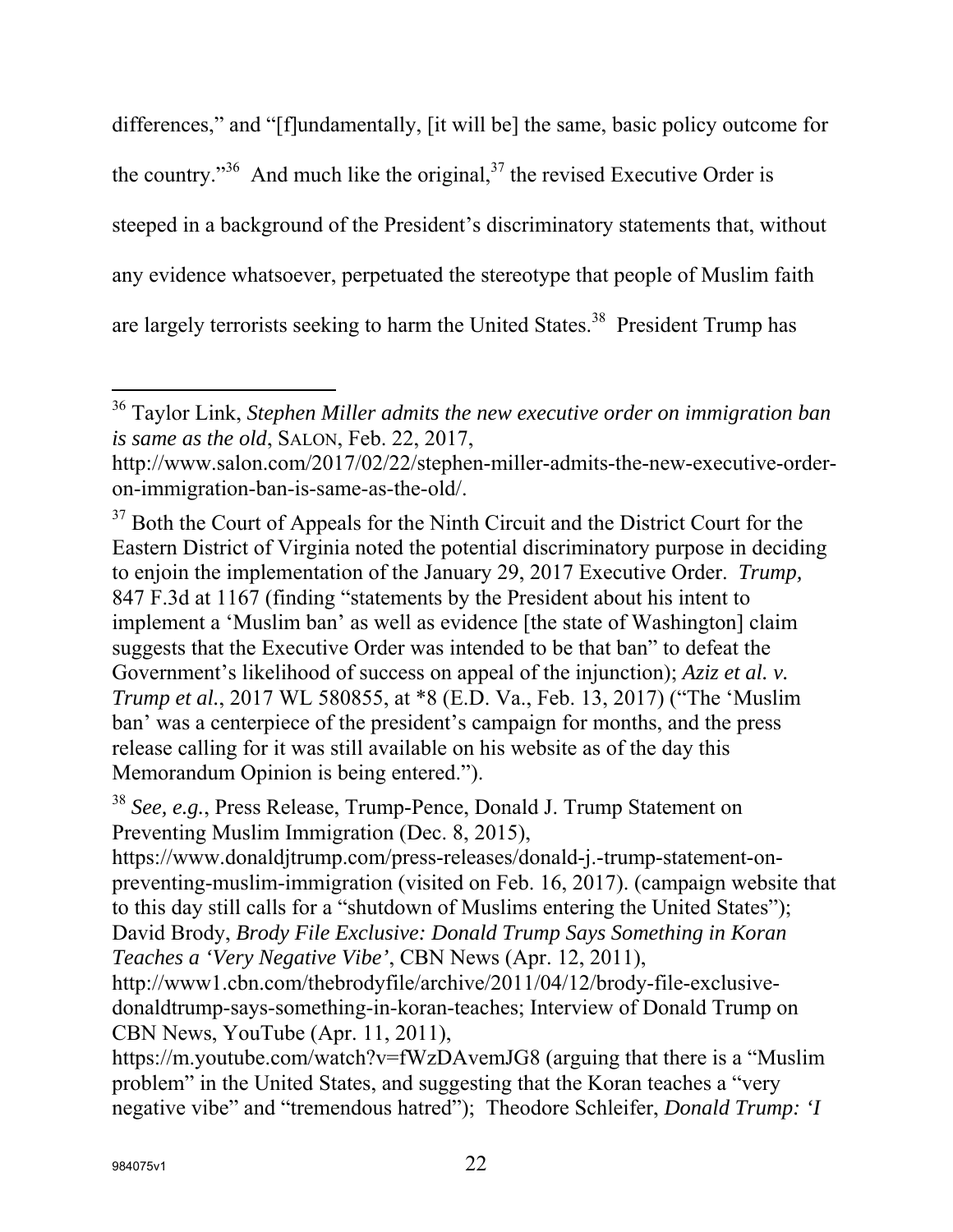repeatedly called for: shutting down mosques in the United States,  $39$  suspicionless

surveillance of Muslims in mosques,  $40$  a registry for all practicing Muslims,  $41$  racial

 $\overline{a}$ *think Islam hates us'*, CNN (Mar. 10, 2016),

http://www.cnn.com/2016/03/09/politics/donald-trump-islam-hates-us/ (stating that Muslims have "tremendous hatred" and "unbelievably hatred" and refusing to draw a distinction between radical Islam and Islam, claiming "[i]t's very hard to define").

39 Jenna Johnson, *Donald Trump would 'strongly consider' closing some mosques in the United States*, Wash. Post (Nov. 16, 2015),

https://www.washingtonpost.com/news/postpolitics/wp/2015/11/16/donald-trumpwould-strongly-consider-closing-some-mosquesin-the-united-states/; Nick Gass, *Trump: 'Absolutely no choice' but to close mosques, Politico (Nov. 18, 2015),* http://www.politico.com/story/2015/11/trump-close-mosques-216008; Fox News, "*Trump says US will 'have no choice' but to shut some mosques down* (Nov. 18, 2015), http://www.foxnews.com/politics/2015/11/17/trump-says-us-will-have-nochoice-but-toshut-mosques-down.html.

40 Lauren Carroll, *In Context: Donald Trump's comments on a database of American Muslims,* Politifact (Nov. 24, 2015),

http://www.politifact.com/truth-o- meter/article/2015/nov/24/donaldtrumps-comments-database-american-muslims/; Louis Jacobson, *Donald Trump says he never called for profiling Muslims*, Politifact (Sept. 21, 2016), http://www.politifact.com/truth-o-

meter/statements/2016/sep/21/donald- trump/donald-trump-says-he-nevercalled-profiling-muslim/.

41 Vaughn Hillyard, *Donald Trump's Plan for a Muslim Database Draws Comparison to Nazi Germany*, NBC News (Nov. 20, 2015),

http://www.nbcnews.com/politics/2016-election/trump-says-he-wouldcertainly-implement-muslim-database-n466716. On December 21, 2016, more than a month after being elected President, Mr. Trump responded to a question about whether he was rethinking his plan for a Muslim registry by stating: "You know my plans all along, and I've been proven to be right." Video, *Trump: 'You've known my plans' on proposed Muslim ban*, Wash. Post (Dec. 21, 2016),

https://www.washingtonpost.com/video/politics/trump-youve-known-myplans-on-proposed-muslim-ban/2016/12/21/8a7bba66-c7ba-11e6-acda-59924caa2450\_video.html.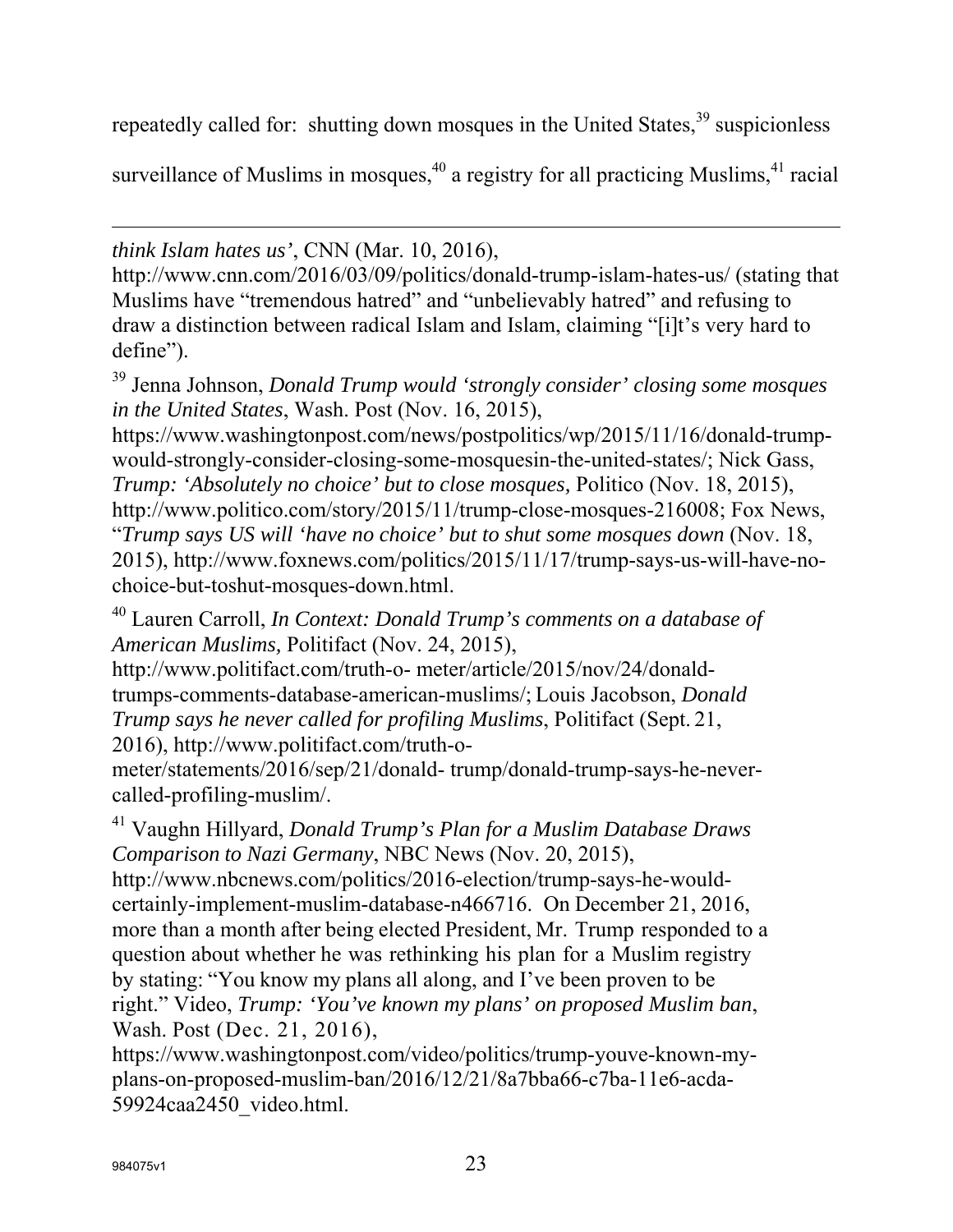profiling of all Muslims, $^{42}$  and a total ban of Muslims coming to the United States.<sup>43</sup>

The administration's attempts to cloak this discriminatory intent in neutral language are unavailing. In July 2016, President Trump telegraphed his aim to disguise the language of the Muslim ban to pass legal muster, when he noted that he would refer to the Muslim countries on the basis of geographic location rather than religious majority, because "[p]eople were so upset when [he] used the word Muslim."<sup>44</sup> Rather than a "rollback" of previous calls for a Muslim ban, President Trump has characterized the Administration's new approach as an "expansion" of his prior rhetoric.<sup>45</sup> A prominent advisor to then-candidate Trump's campaign, Rudolph W. Giuliani recounted that President Trump wanted a "Muslim ban" and had requested that Mr. Giuliani assemble a commission to show

<sup>&</sup>lt;sup>42</sup> Transcript, Face the Nation, CBS News (Jun. 19, 2016), http://www.cbsnews.com/news/face-the-nation-transcripts-june-19-2016-trumplynch- lapierre-feinstein/.

<sup>43</sup> Politico, Full text: Donald Trump 2016 RNC draft speech transcript (July 21, 2016) http://www.politico.com/story/2016/07/full-transcript-donald-trumpnomination- acceptance-speech-at-rnc-225974.

<sup>&</sup>lt;sup>44</sup> Donald Trump Remarks in Manchester, New Hampshire, C-SPAN (Jun. 13, 2016), https://www.c-span.org/video/?410976-1/donald-trump-delivers-remarksnational- security-threats.

 $^{45}$  *Id.*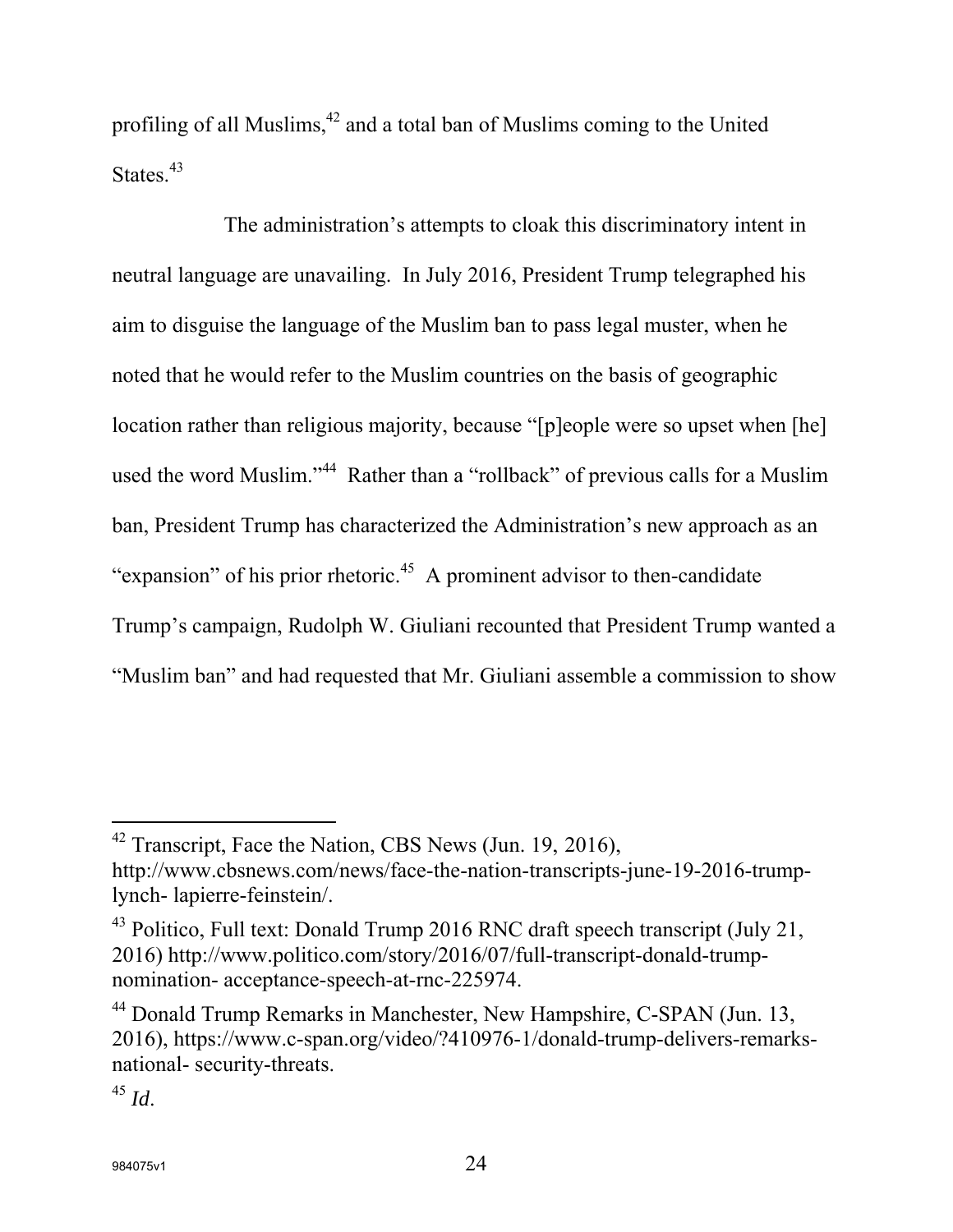him "the right way to do it legally."<sup>46</sup> Plainer evidence of animus against Muslims would be difficult to find. *See Department of Agriculture v. Moreno*, 413 U.S. 528, 534 (1973) ("[I]f the constitutional conception of 'equal protection of the laws' means anything, it must at the very least mean that a bare . . . desire to harm a politically unpopular group cannot constitute a legitimate government

interest.").<sup>47</sup>

 $47$  Even if this was not the purpose, the indisputable perception of sect favoritism violates the Establishment Clause. See *McCreary*, 545 U.S. at 883 (O'Connor, J., concurring) (finding violation of Establishment Clause because of "unmistakable message of endorsement to the reasonable observer"); *Cty. of Allegheny v. ACLU Greater Pittsburgh Chapter*, 492 U.S. 573, 593-94 (1989) ("The Establishment Clause, at the very least, prohibits government from appearing to take a position on questions of religious belief or from 'making adherence to a religion relevant in any way to a person's standing in the political community.'") (quoting *Lynch v. Donnelly*, 465 U.S. 668, 687 (1984) (O'Connor, J., concurring)). And the public perception of the original Executive Order is clear: it is a Muslim ban. *See* Public Policy Polling, *After 2 Weeks, Voters Yearn For Obama* 1, 4 (Feb. 2, 2017) (finding in poll conducted on January 30-31, 2017 that "52% of voters think that the order was intended to be a Muslim ban, to only 41% who don't think that was the intent"), https://goo.gl/1L5psC. *See also CNN/ORC Int'l Poll* 9 (Feb. 3, 2017) (55% think the Executive Order "is a ban on Muslims"), https://goo.gl/0xE98B. Although public polling regarding the new ban has not been conducted, "reasonable observers have reasonable memories, and our precedents sensibly forbid an observer to turn a blind eye to the context in which the [policy] arose." *McCreary*, 545 at 866 (internal citation omitted).

 $\overline{a}$ <sup>46</sup> *Trump asked for a Muslim Ban Giuliani says – and ordered a commission to do it 'legally,'* Wash. Post (Jan. 29, 2017),

https://www.washingtonpost.com/news/the-fix/wp/2017/01/29/trump-asked-for-amuslim-ban-giuliani-says-and-ordered-a-commission-to-do-itlegally/?utm\_term=.82e451dca6b8.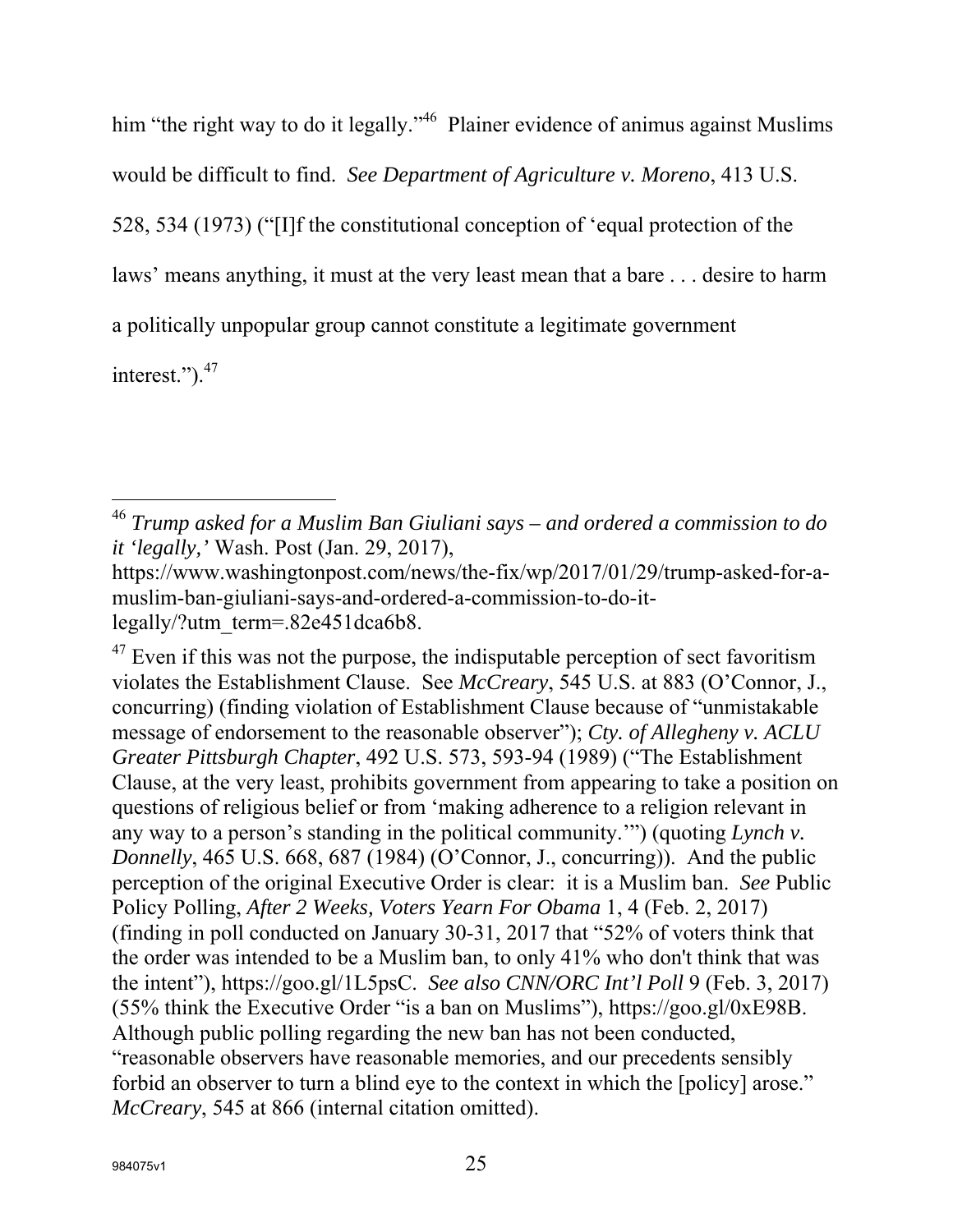The Administration's proffered interest in securing our borders is also merely pretextual, as the Order is both under and over inclusive. A statute or rule that is under and over inclusive in burdening a constitutionally protected interest is not narrowly tailored to achieve a compelling state interest, as required to satisfy the Equal Protection and Establishment Clauses. *See, e.g.*, *Miller v. Johnson*, 515 U.S. 900, 904 (1995). The Executive Order recites that its purpose is to "protect" its "citizens from terrorist attacks," and asserts that the targeted countries were identified as presenting "heightened concerns about terrorism and travel to the United States."<sup>48</sup> Yet by excluding hundreds of thousands of innocent refugees without a whiff of suspicion that they pose any danger, the Executive Order is wildly over-inclusive. *See Romer*, 517 U.S. at 632 (finding that a law failed rational basis review where "its sheer breadth is so discontinuous with the reasons offered for it that the amendment seems inexplicable by anything but animus toward the class that it affects"). The Executive Order does not provide any process to determine whether potential immigrants or refugees pose a threat. It simply denies them the opportunity even to apply for admission if they originate from the countries on the list.

Furthermore, the Executive Order is dramatically under-inclusive. Despite the proffered interest in security, the Executive Order does not include on

<sup>&</sup>lt;sup>48</sup> Executive Order  $\S$  1(a)-(b).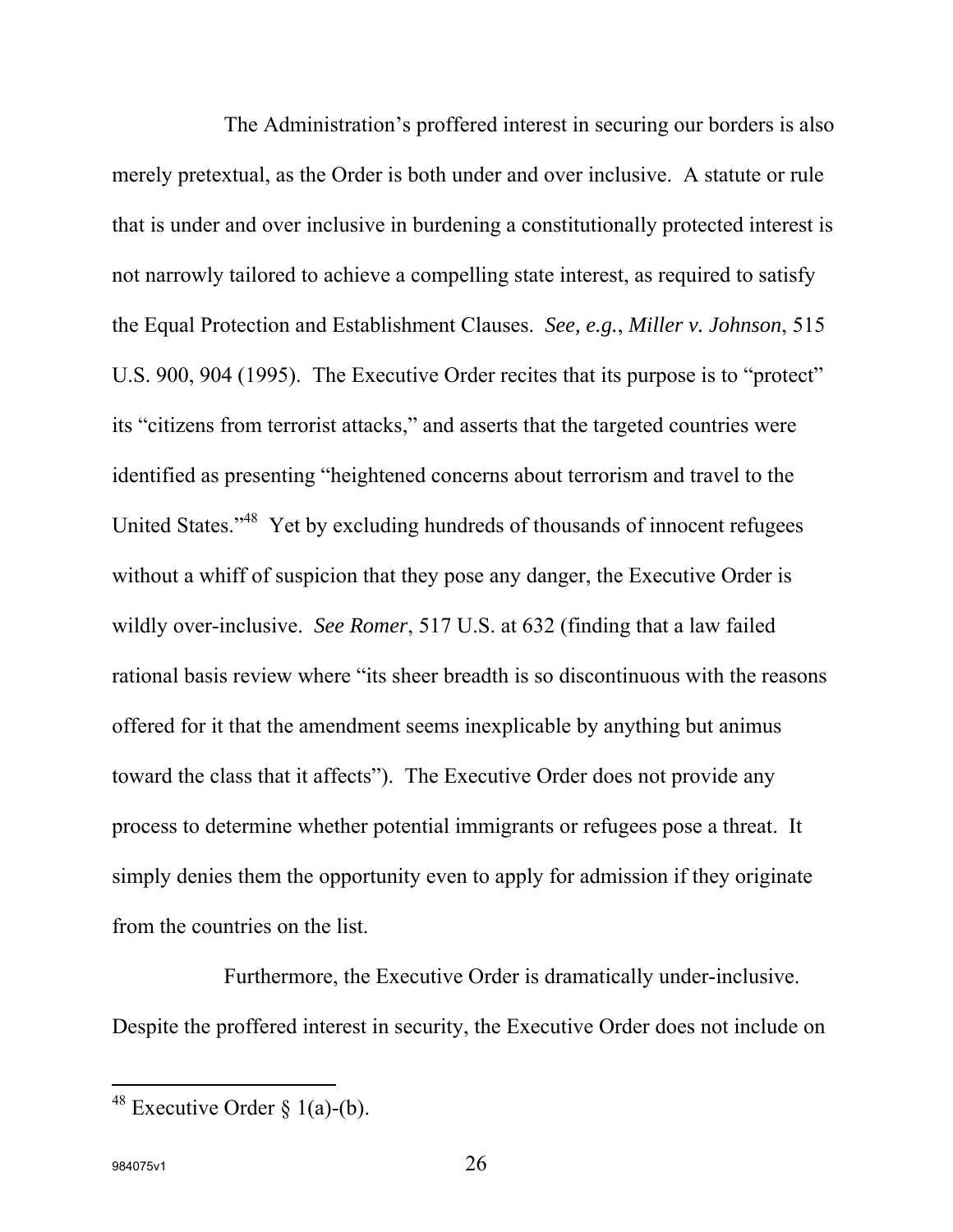its list of affected countries any of the home countries of the perpetrators of the September 11th, 2001 attacks.<sup>49</sup> Nor does it include countries connected to the perpetrators of more recent domestic attacks in San Bernadino, New Jersey or New York, Orlando, or Boston.<sup>50</sup> And tellingly, the Executive Order does not include any of the majority-Christian nations that are listed by the State Department as "terrorist safe havens."51 *See Larson*, 456 U.S. at 244 ("[T]his Court has adhered to the principle, clearly manifested in the history and logic of the Establishment Clause, that no State can pass laws which aid one religion or that prefer one religion over another.") (internal citation and quotation marks omitted). Such under-inclusiveness also demonstrates discriminatory animus, as it reveals that the state's proffered interest is a pretext for animus against people of the Muslim faith. *See Lukumi*, 508 U.S. at 543.

<sup>49</sup> Linda Qiu, *Fact-Checking Claims About Trump's Travel Ban*, N.Y. Times (Feb. 23, 2017), https://www.nytimes.com/2017/02/23/us/politics/fact-checking-claimsabout-trumps-travel-ban.html ("[A]ll 12 jihadist terrorist who have killed people in the United States since Sept. 11, 2001, were American citizens or permanent residents, and none had ties to the seven countries named in Mr. Trump's executive order. Out of the nearly 400 non-deadly jihadist terrorist attacks on American soil since 9/11, perpetrators were linked to Iran or Somalia in three cases.").

<sup>50</sup> Eric Levenson, *How many fatal terror attacks have refugees carried out in the US? None*, CNN (Jan. 29, 2017), http://www.cnn.com/2017/01/29/us/refugeeterrorism-trnd/.

 $<sup>51</sup>$  Chapter 5: Terrorist Safe Havens (Update to 7120 Report), U.S. Dept. of State,</sup> https://www.state.gov/j/ct/rls/crt/2015/257522.htm.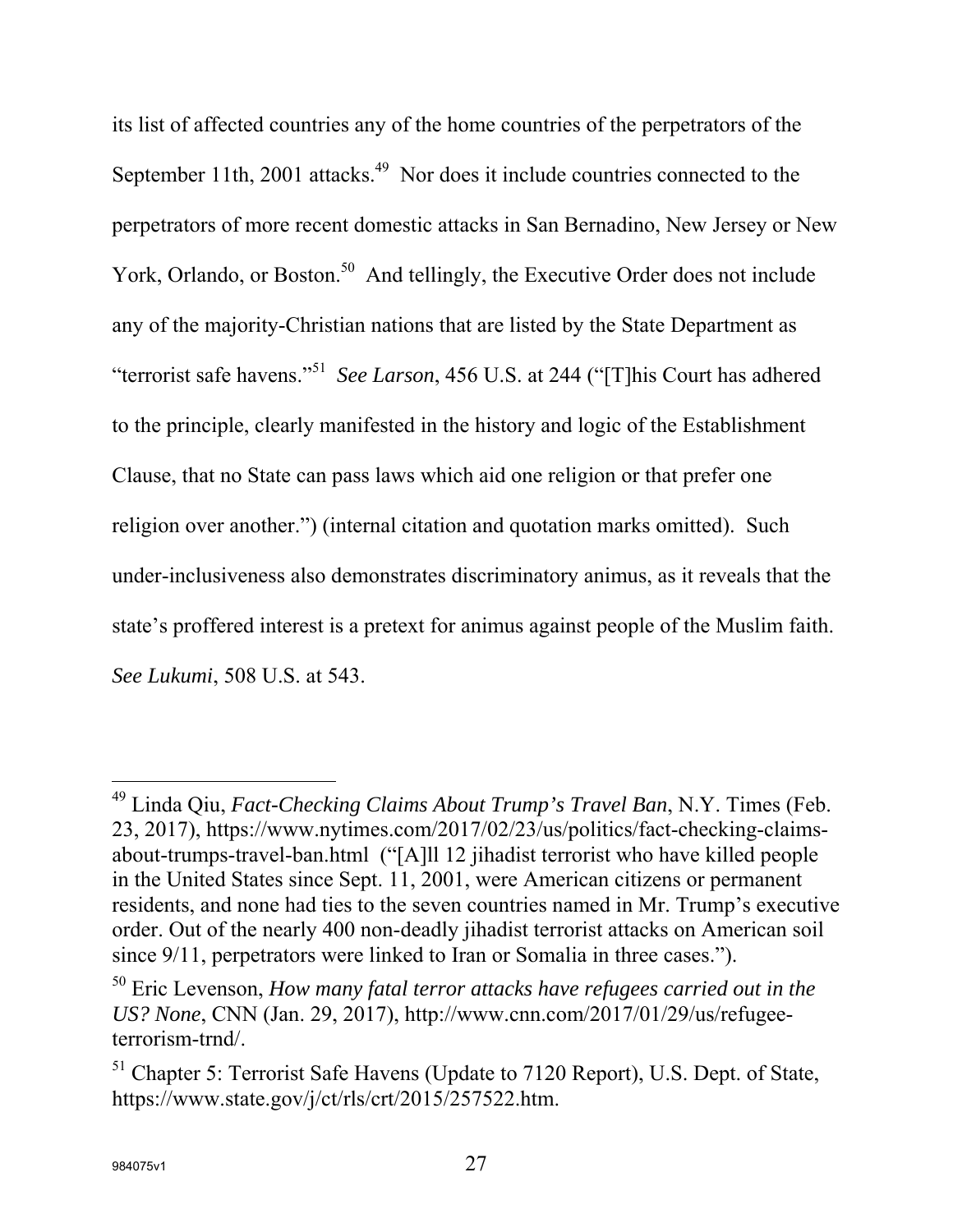### **CONCLUSION**

For the foregoing reasons, the Executive Order exceeds the scope of

presidential authority under the INA and violates the Equal Protection and

Establishment Clauses of the Constitution. It should therefore be enjoined from

further implementation.

DATED: Honolulu, Hawai`i, \_\_\_\_\_\_\_\_\_\_\_\_\_\_\_\_\_\_\_\_\_\_\_\_\_\_\_\_\_\_\_\_.

Respectfully submitted,

J. BLAINE ROGERS CLAIRE WONG BLACK STEVEN E. OBUS SETH D. FIUR TIFFANY M. WOO TERRANCE J. NOLAN

Attorneys for *amici curiae*  NEW YORK UNIVERSITY